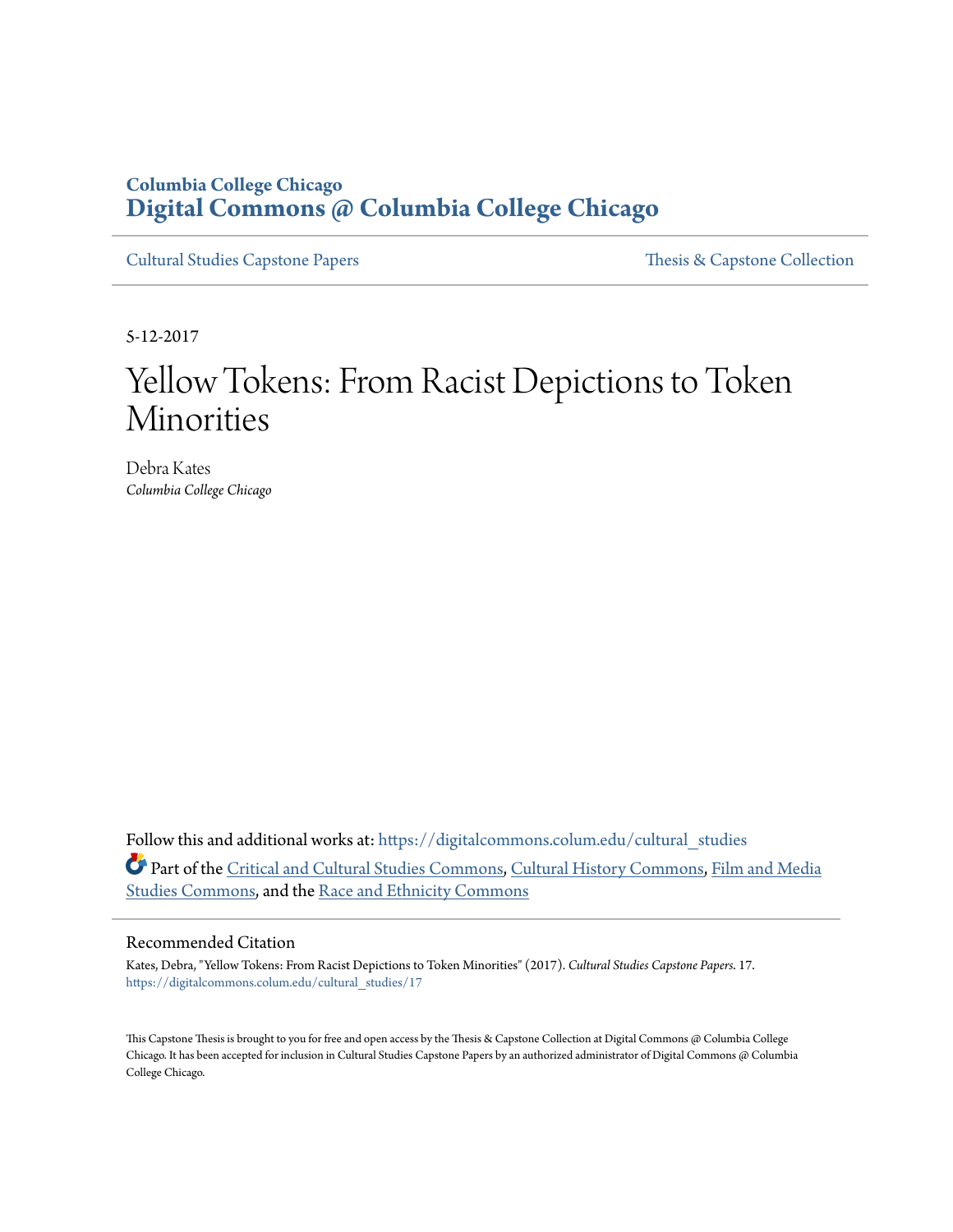## **Cultural Studies Program**

### **Humanities, History, and Social Sciences**

### **Columbia College Chicago**

# **Bachelor of Arts in Cultural Studies**

### **Thesis Approval Form**

**Student Name: Debra Kates** 

**Thesis Title:** 

### **Yellow Tokens: From Racist Depictions to Token Minorities**

Name

Signature

Date

Douglas Michert Powell, PhD By(11197) Mull 20 May 17

ROBERT E WATKINS RohutsWett 6/28/17

Kenneth Dalen Fut (d) 6/20/17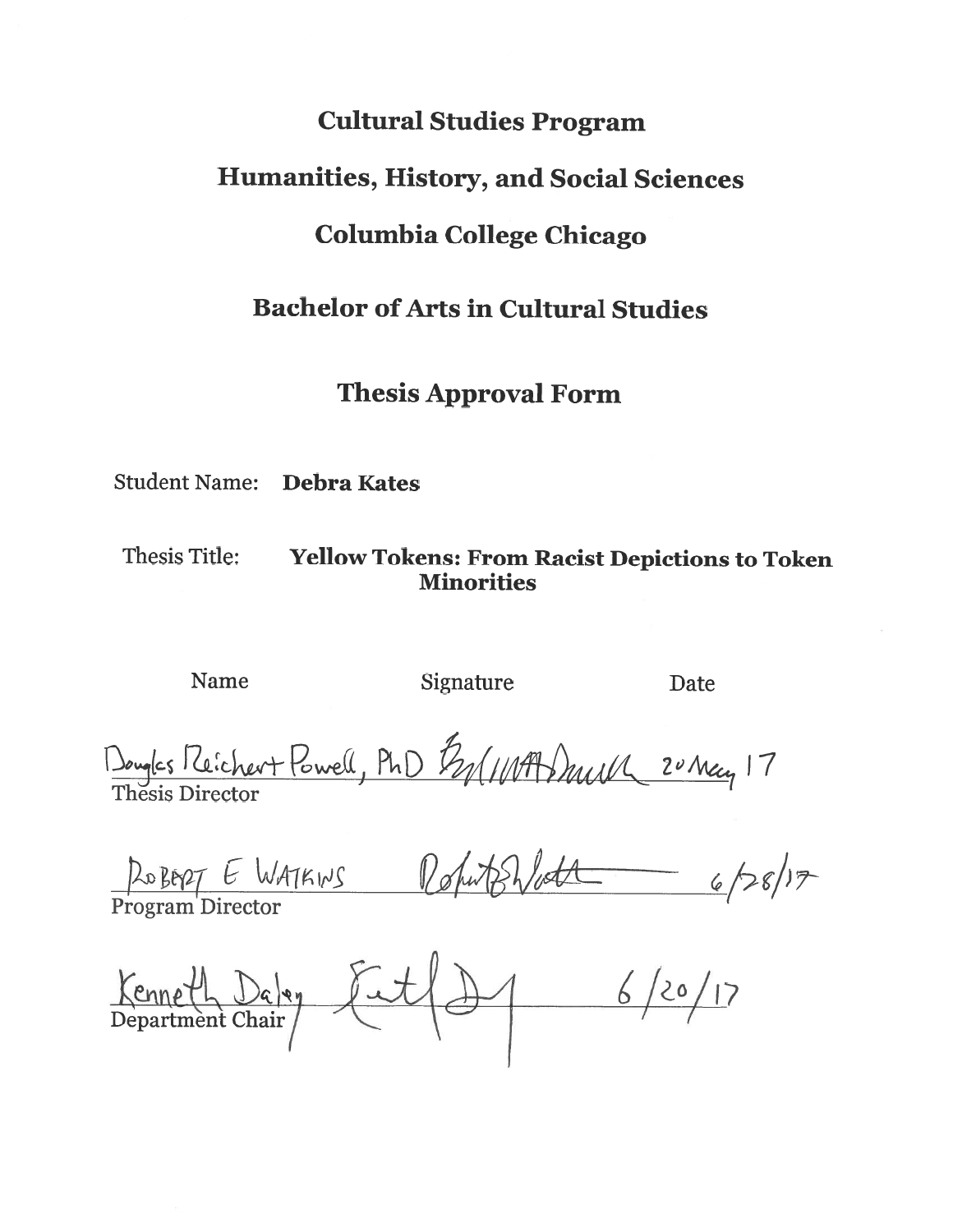#### **Yellow Tokens: From Racist Depictions to Token Minorities**

**By**

#### Debra Kates

Capstone Thesis submitted in partial fulfillment of the requirements for the degree of Bachelor of Arts in Cultural Studies

> **Cultural Studies Program School of Liberal Arts and Sciences Columbia College Chicago**

> > **May 12, 2017**

Abstract

The project argues that the misrepresentation of Asians in film is a direct result of white supremacy. It researches the presentation of East Asian Americans in films as a result of the hegemonic ideology of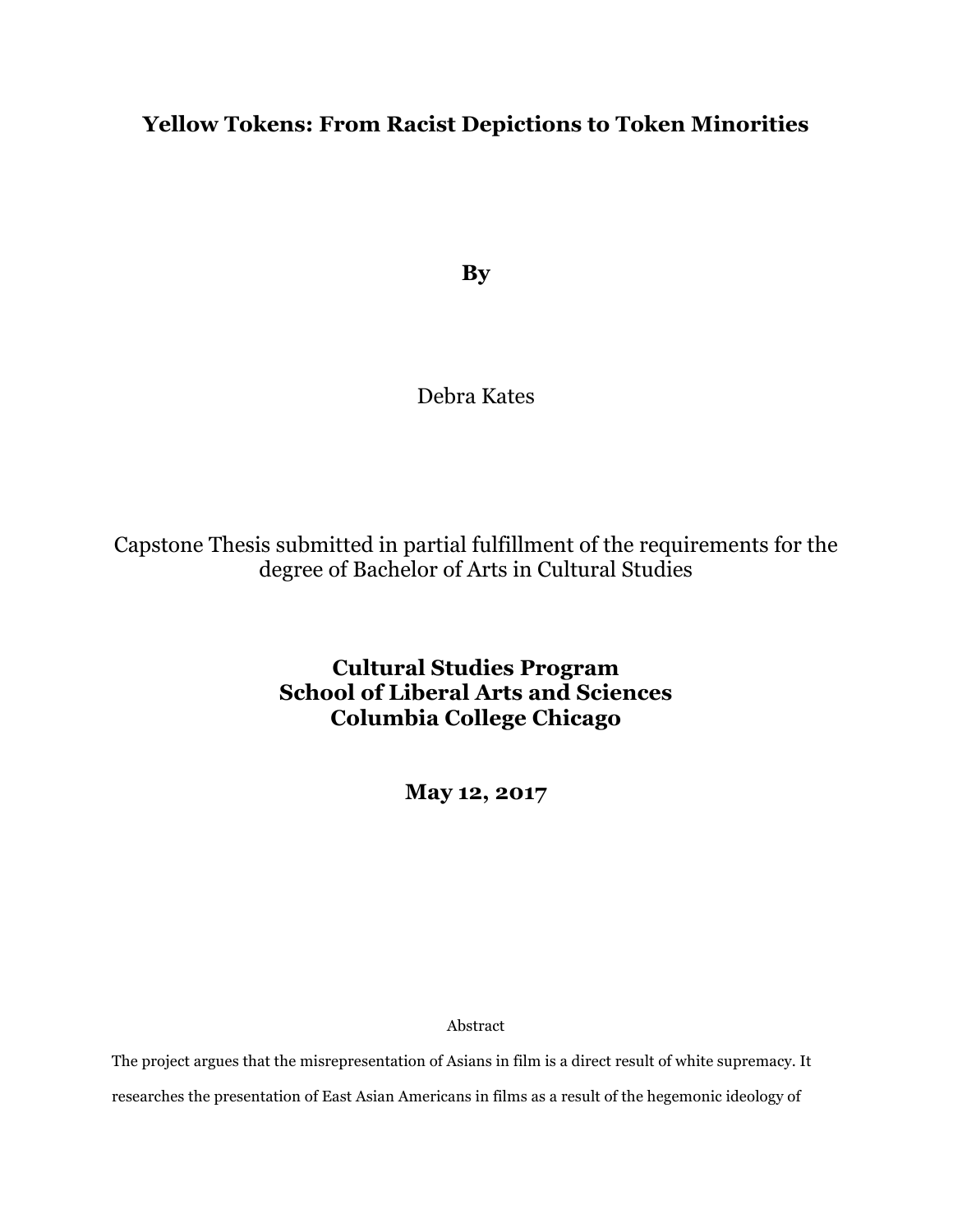whiteness, focusing on the standard of movie star perfection as a form of white supremacy, and includes films that have white men and women cast in lead roles, even when the story is uniquely Asian. Using the theoretical lens of whiteness studies the project analyzes examples from the American film industry from the past fifteen years.

*Keywords:* Whitewashing, Yellowface, film, East Asian Studies, Identity Politics, Whiteness Studies, Critical Race theory, Politics of Representation

In 2015, it was announced that Scarlett Johansson had signed on to star in the DreamWorks' adaptation of *Ghost in the Shell* (Kroll, 2015). The new film is an adaption of a manga (Japanese comic books) set in a futuristic Japan whose anime is widely considered part of the pinnacle of it genre (Fuster, 2016). Soon after, a petition popped up online calling for the dismissal of Johansson from the lead role as Major Motoko Kusanagi with over 15,000 signatures (Child, 2015) and the film has faced backlash from the Asian American community ever since. At first it may seem like an overreaction but Hollywood has a long history of stepping on Asian people by whitewashing roles. This lack of representation of Asian Americans in film is a result of the hegemonic ideology of whiteness that focuses on the standard of movie star perfection as a form of white supremacy.

Ideology is at it's most basic definition is a structure that defines the way we think. Power and social structures feed each other, and ideology is defined in its relation to power. Power functions as an integral part of society, not as an up to down pressure that happens to a person. As it is ingrained in all relationships, it is a toolkit for engagement with others in society, for example, how Asians are viewed in U.S. society. The dominant ideology promotes the power structure but at the same time keeps it hidden. This manufacturing of consent that gets the people as willing participants in the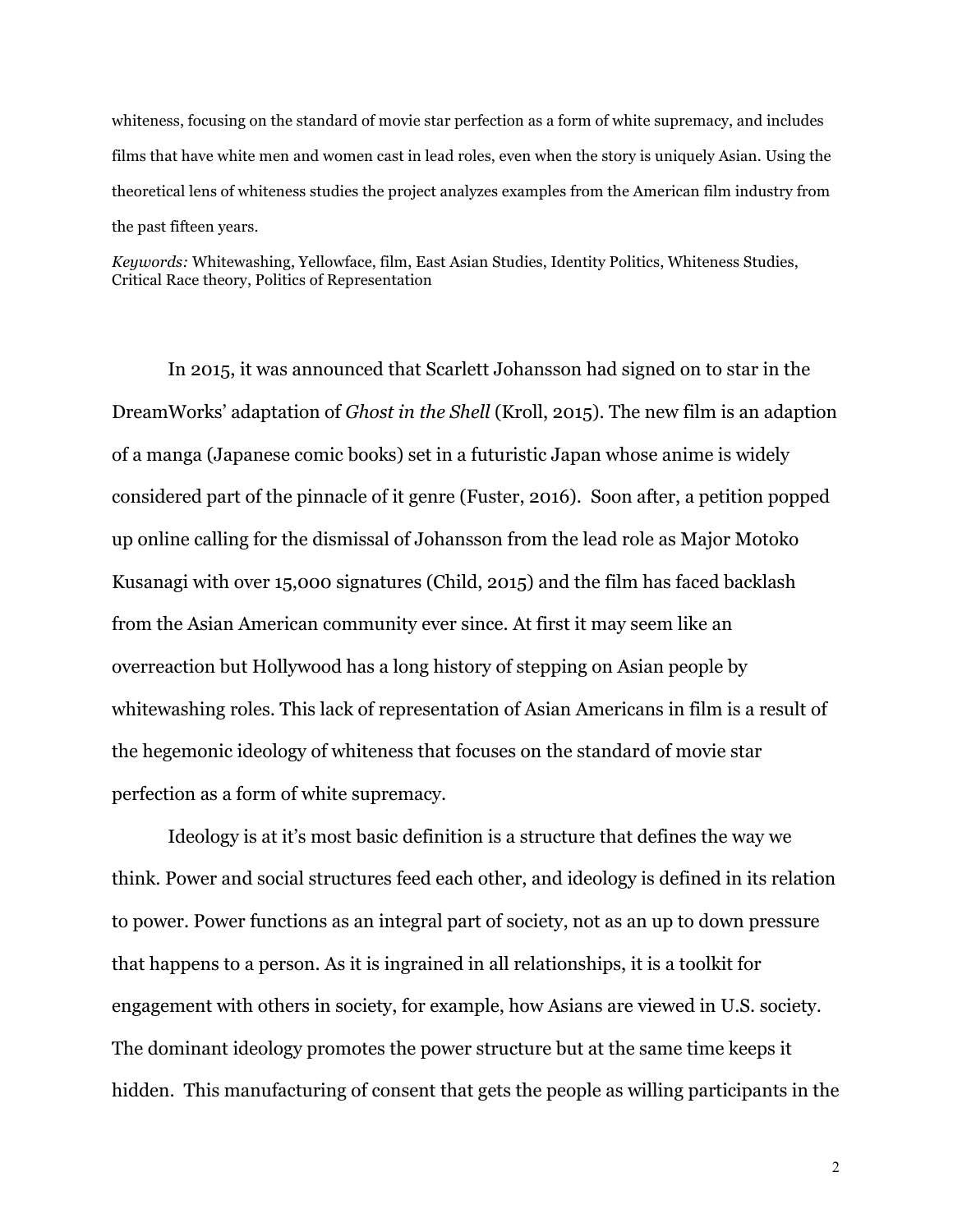dominant ideology keeps the institutions in power. These institutions work through values, conceptions of the world, and symbol systems. Values are literally the values we live by, and what we care about, they are often contradictory. Conceptions of the world are social norms such as marriage or conforming to the gender binary. Symbol systems are what most of our society runs on; money, language, class, race, or visual structures such as film or photography are all examples of symbol systems. These three things work together to legitimize the dominant ideology. The ideological function of institutions ingrained and internalized social norms to define how "reality" gets defined, reproduced and reinforced and places conflict as an afterthought (Lye, 1997).

Representation is not only how something is depicted but also it is how something is re-presented through the eye of the media and representation as a stand in (Hall, 1997). With representation simultaneously acting as a both a reflection and distortion of reality, Stuart Hall redefines representation as a stand in for reality and through that it's meaning is given to the depicted object it represents.

The world we live in is a media obsessed, commodity-hoarding society that forms its main notions of what something based on presentations by media institutions. There is often a competition over the correct, appropriate, or preferred way of representing objects, events or people. In fact, although there are many possible modes of representing the world and communicating them to people, the course of history can be envisioned as successive attempts to impose one mode of representation upon another (Mehan 241).

This explanation of the issue of representation is not a groundbreaking concept, however Hollywood still has issues with imposing identities onto minorities in order to keep white people at the top of the racial hierarchy. By either placing Asians in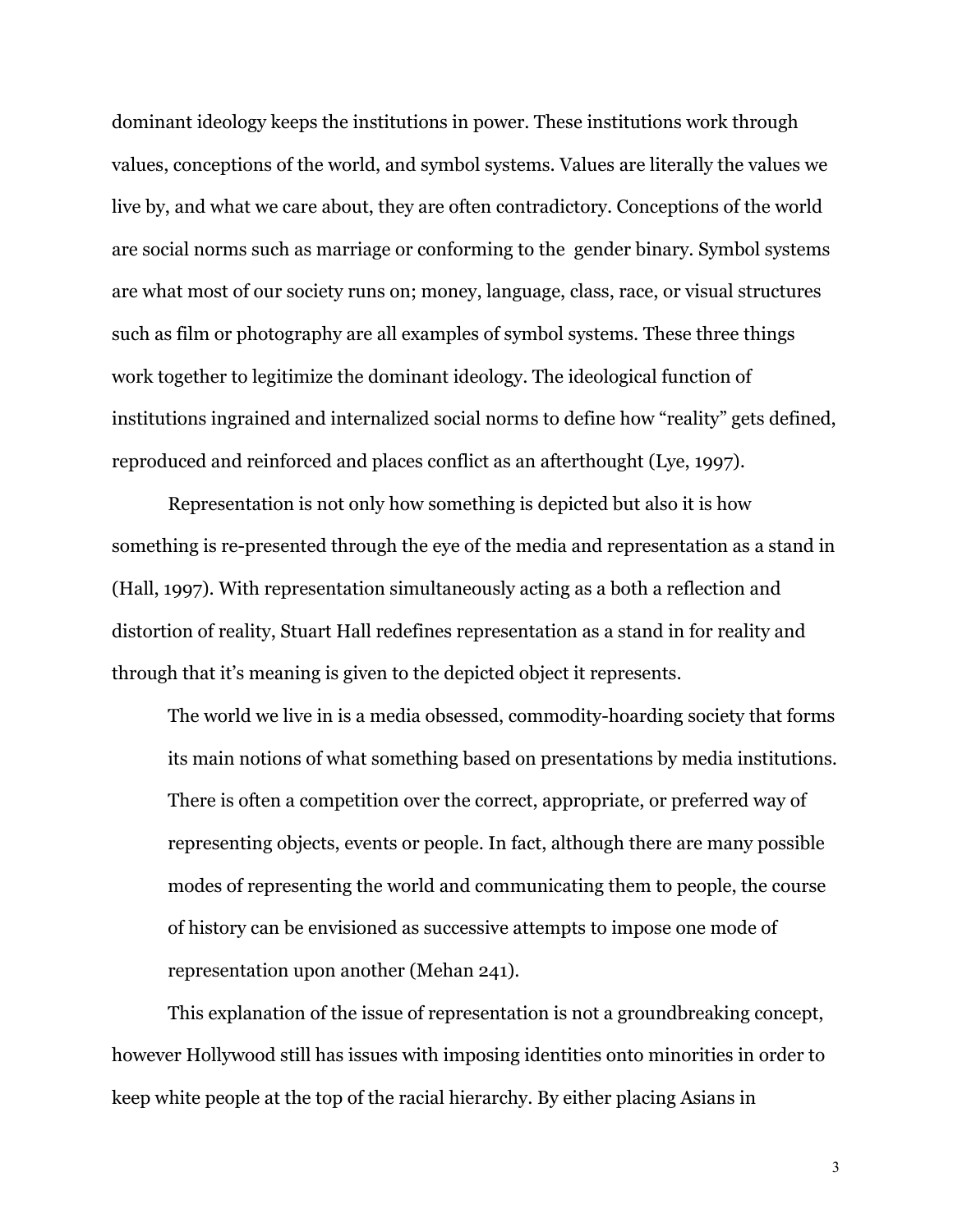stereotypical roles or by casting white people in Asian roles. Representation is dictated and maintained by those in power and those who have power are constantly trying to fix meaning in a way that supports its agenda (Hall, 1997). We have to question ourselves; are people free to choose how to think, believe and then act, or do structural forces dominate people, especially when it comes to ideologies surrounding race (Hall, 1997). It can be argued that the film industry chooses actors based on bankability, which reads as popularity or attractiveness. This puts their agenda as one that wants to make as much money as possible, which is not a surprise; we all know that this is a business. However, citing economics as an excuse is a frail defense, how will Asian actors build the popularity and box-office pull if they are never given a chance to star in films in the first place (Chow, 2016)? In 2015, a study done by the Ralph J. Bunche Center for African American Studies at the University of California found that films that had minorities or diverse leads had higher box-office number abut also produced higher investment returns for the studios (Hunt and Ramon 4).

In addition, misrepresentation is a hegemonic force that works to undermine other races. It is not just enough to recognize that there is a lack of representation but start to identify ways to accurately depict Asian Americans. While these misrepresentations do not try to be out rightly racist, they reveal a lot about the hidden ideology of the creator when shown. This can be seen especially in older films, and roles in the past for Asians in Hollywood. Anna May Wong is widely considered the first Chinese American movie star. Her beauty and looks were routinely exoticized and othered by the film industry from the beginning of her career in the 1920's. She was often placed into roles depicting Chinese people as cunning and sneaky villains and in her case, often highly sexualized. More than once she was looked over for lead roles in films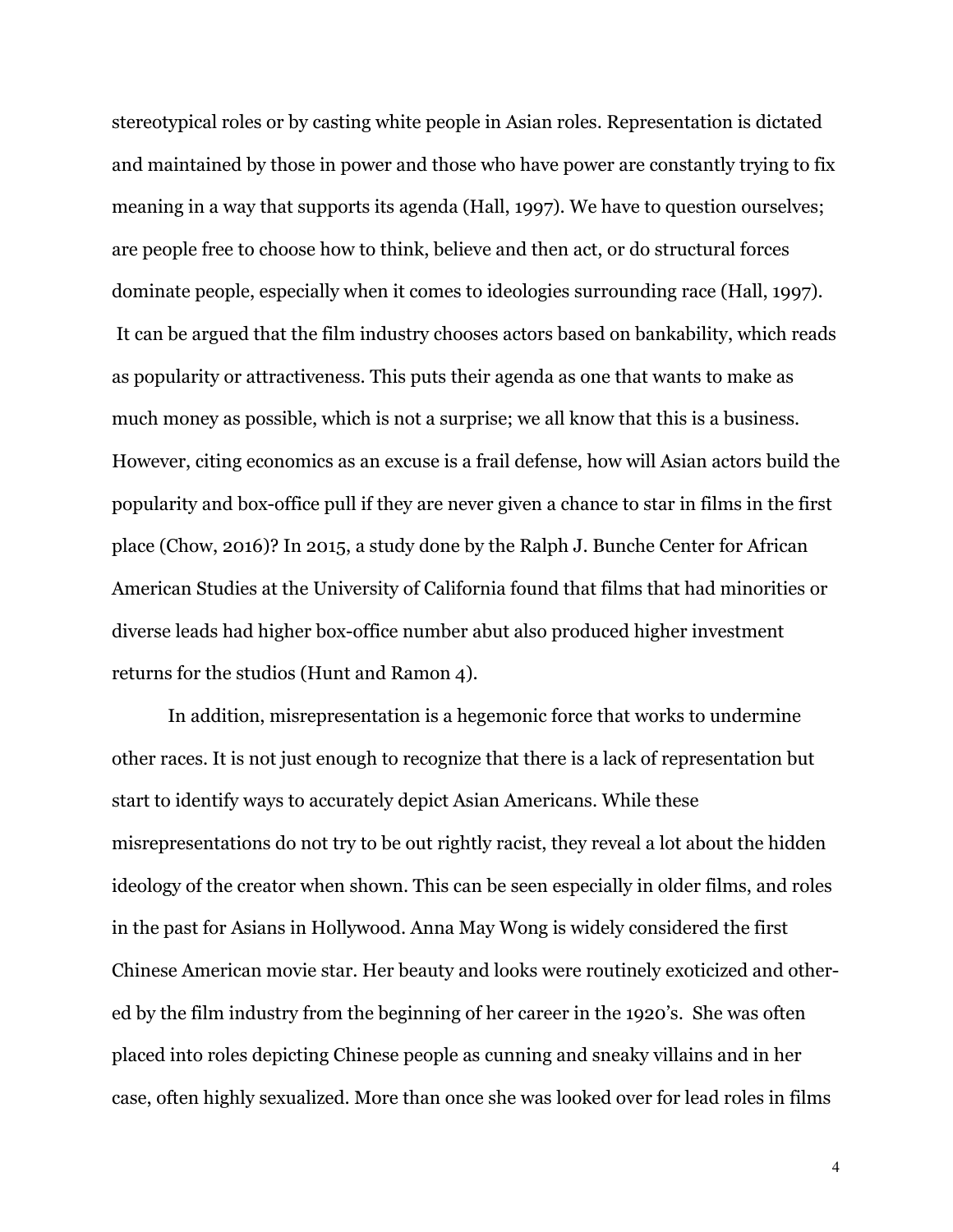set in China because she was too Chinese looking and white actresses in yellowface were given the roles (Lim 2). At the height of her career Wong tried out for the role of O'lan, a Chinese farmer in *The Good Earth* (Franklin, 1937). The character of O'lan was on of the few roles that depicted Chinese people in a good light. However at the time under The Motion Picture Production Code of 1930 or Hays Code, the anti-miscegenation made it illegal for people of color to be in relationships with white people on screen (Mondello, 2008). Since the lead male role had already gone to Paul Muni, also in yellowface, Wong couldn't have portrayed O'lan in the film and the role eventually went to Luise Rainer in yellowface makeup. Wong was offered to play Lotus, an evil prostitute, but she was fed up with playing wicked caricatures of her people and told the studio (Prasso 82), "You're asking me – with my Chinese blood – to do the only unsympathetic role in the picture, featuring an all-American cast portraying Chinese characters" (qtd. in Prasso 83). Being the only Chinese person in a film about Chinese people played by white people in yellowface makeup and being the only character that is a villain was

unacceptable and Wong did not take the part.

"Cinematic whitewashing isn't really ever aiming for prejudice. It's mostly subtle, with characters delicately re-appropriated for a Caucasian-centric public. But sometimes, just sometimes, it's full on racist" (Shamdasani, 2017)

In his article, Pavan Shamdasani addresses several Hollywood films that feature whitewashed roles. He suggests that this is done in order to make the films of Asian stories more palatable for white people but casting actors that people are familiar with and adore. However, he likens Mickey Rooney's famous character in a popular 60's film a World War II propaganda images (Shamdasani, 2017). Rooney's racist caricature Mr. Yunioshi in *Breakfast at Tiffany's* (Edwards, 1961) is widely considered one of the most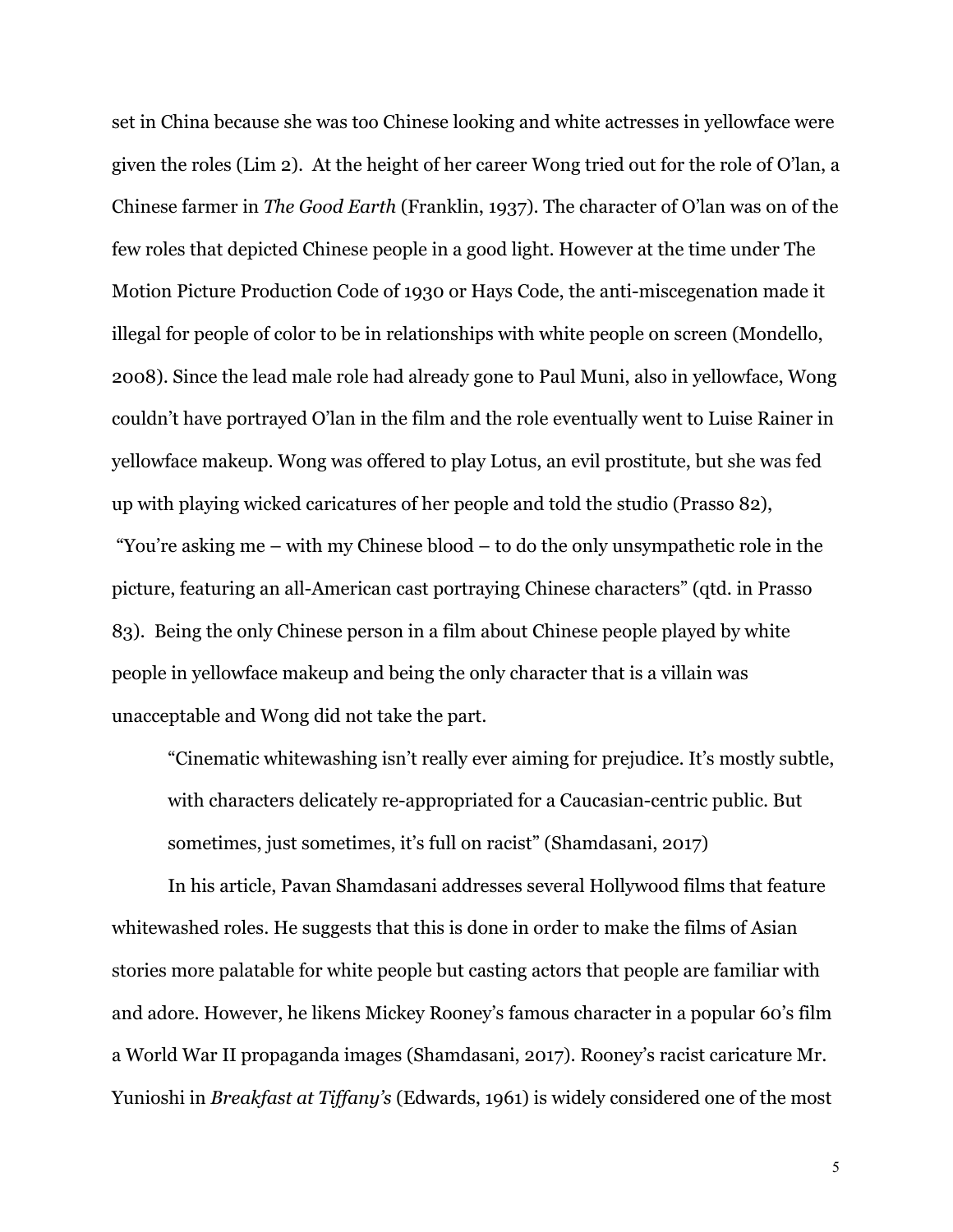racist and derogatory depictions of Asians on screen. Rooney in yellow face makeup including taped up eyelids, buckteeth and a strong and exaggerated accent are a testament to race perceptions the time and was not poorly received until many years later. Rooney and the film's director, Blake Edwards, have both stated that they did not mean for the role to be offensive (Yang, 2014). Intentionality is not the question people should be asking. Whether it was intentional or not it was still done. They thought it was acceptable and humorous at the time. The notion that a white woman would be a better actress for a role of an Asian woman over and actual Asian person is absurd. We often look at the past with a judging eye and exasperated tone when it comes to misrepresentations of race, but yellowface and the whitewashing of roles has not disappeared, it has just become stealthier. The reason it is happening in movies now and since the beginning of the film industry is hegemonic force that is white supremacy. The standard of movie star perfection in Hollywood films is and has always been focused on attractive White people. This is white supremacy in action, when casting directors place white men and women in lead roles, even when the story is uniquely Asian. It silences the Asian identity by saying that they're not worthy of telling their own stories and it silences the East Asian experience. That Asian people are unable to save themselves from their troubles without a white man as the chosen one. The misrepresentation of East Asians in films affect Asian men and women in American society; film helps form public opinions on race.

One of these public opinions is the seeming harmless model minority myth. Frank H. Wu's book *Yellow: Race in America Beyond Black and White* examines American society through the lens of Asian American experience and discusses several undermining stereotypes for Asians, mainly the model minority and perpetual foreigner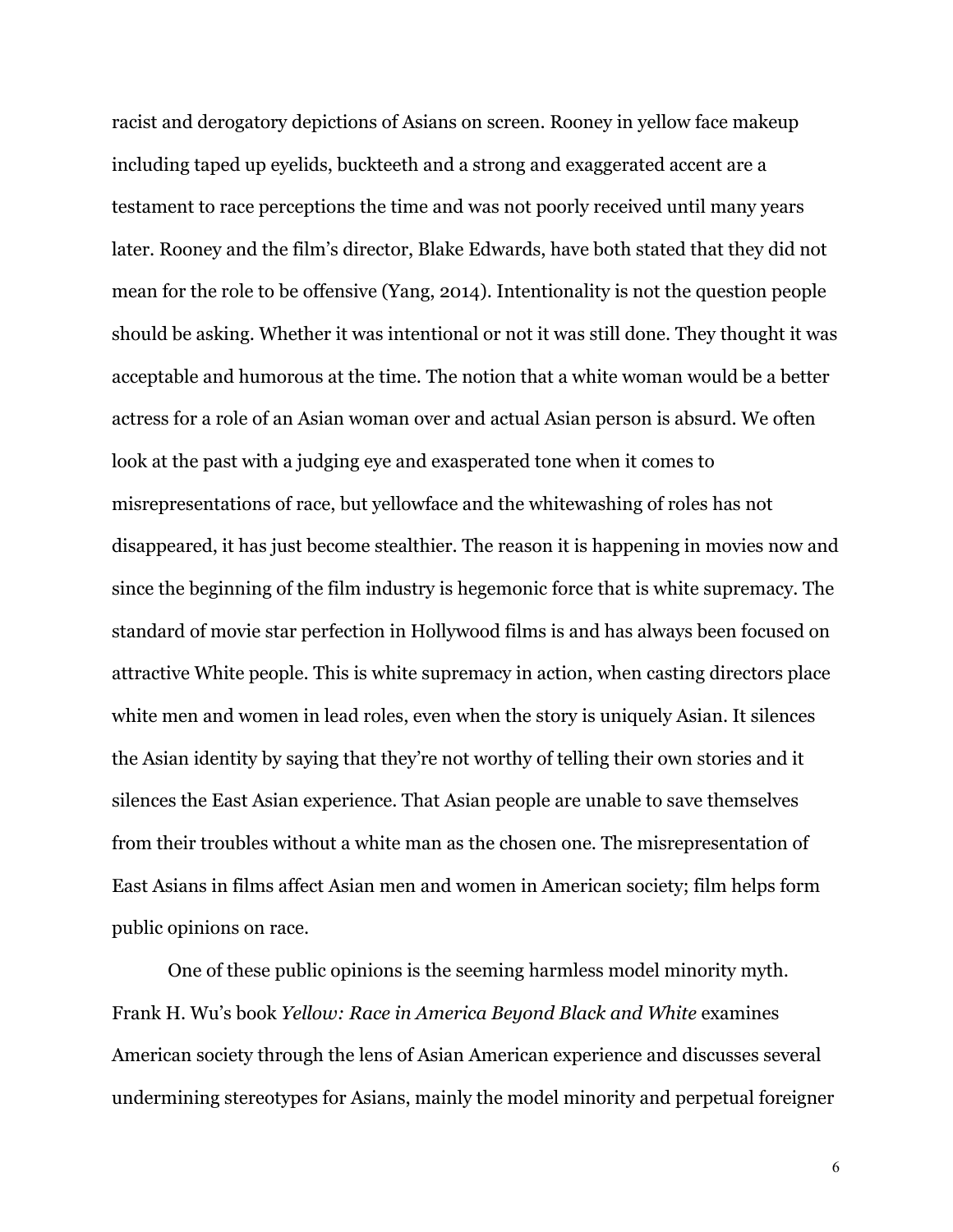tropes. Being called a model minority may seem like a compliment, but it is a backhanded, micro-aggressive one. Being told, you're not like other races is racist and the problem is that most people wouldn't even recognize it as so. In "The Repressive Hypothesis," Foucault states that power does not come from the individual. It's formed from groups and society. Power forms discourses, knowledge and these produce social norms subjects and ways of being. Society has been adding to this model minority concept blindly. The model minority is a minority group (racial, ethnic, or religious) that in certain countries that are perceived to have attained higher socioeconomic success than the population's average. In the United States, this term was originally coined for Japanese-Americans; it was expanded to include East Asians, American Jews and most recently South Asians. Other countries have their ideas of the model minority but America is where it is most prevalent. Sociologist William Petersen coined the term model minority in 1966 in a *New York Times Magazine* article, *"*Success Story: Japanese-American Style". The peak of the civil rights movement Peterson used this term to give rankings to minority standing using different factors in their environment. Education levels, income, commitment to employment and family stability were all measured to provide him with his outcome. Asians status in America was not always perceived this way. When the first Asian immigrants (mostly Chinese) arrived in America, they were generally tolerated by the masses. When gold was found in California, thousands of Chinese immigrants rushed there. They mined and they worked on the transcontinental railroad. In 1868 the Burlingame Treaty was signed which secured friendship between the U.S. and China, and even encourage sending Chinese laborers to work on the West Coast. But soon the people began to fear being overwhelmed and overpowered by the Chinese and passed laws discriminating against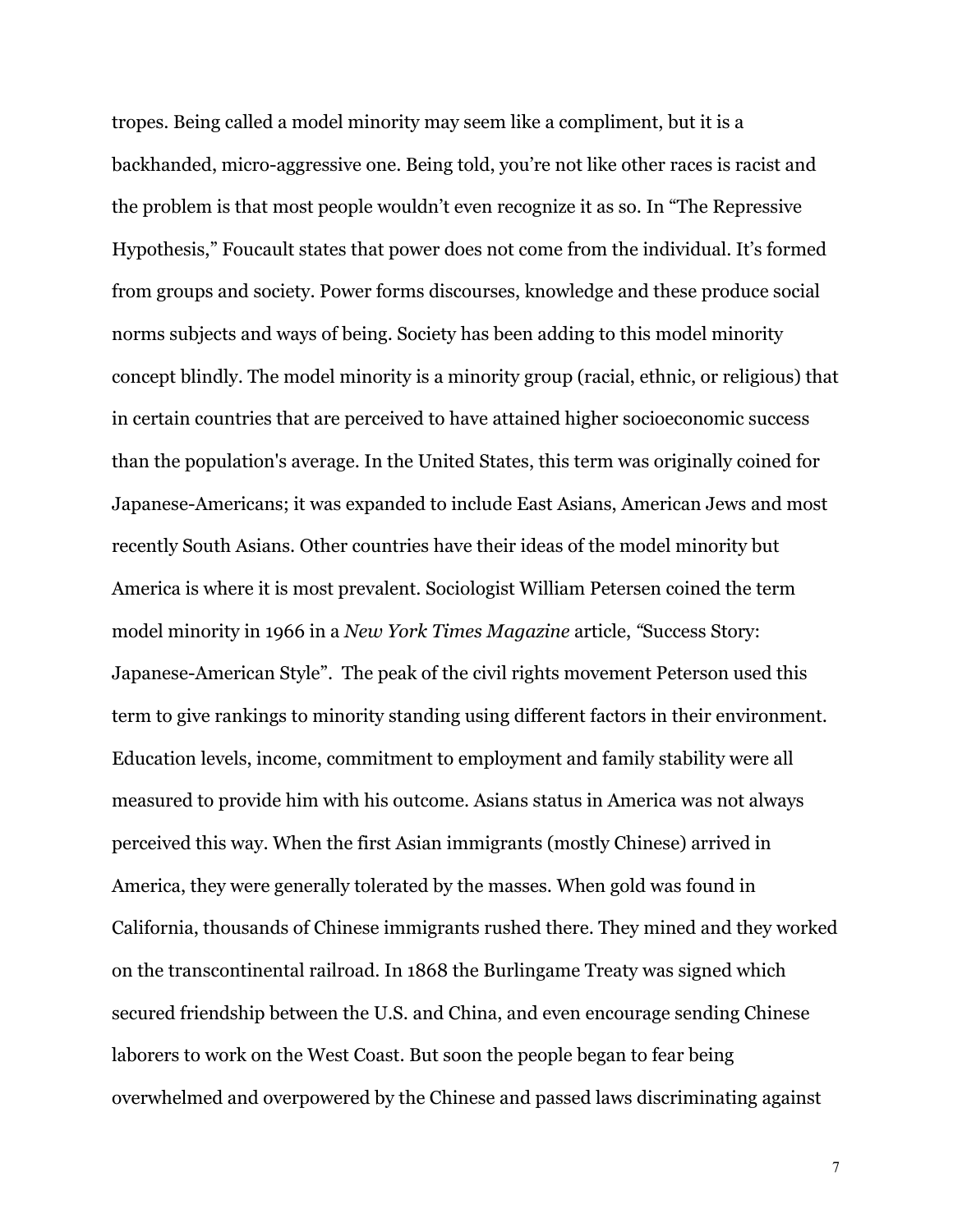them and several violent protests happened like the Anti-Chinese protest in Chico California in 1887. During World War II, 100,000 Japanese Americans were put into Internment camps. America was also at war with Germany and Italy, but Americans with those ancestries were not put into camps. Asians haven't always been the model minority, so when did they change from being outcasts to examples?

Wu examine legal cases, news stories, and cites personal experiences to illustrate how people think about race in the U.S. Asians in America are often referred to as the model minority. What this means is the Asian minority out of all the other races present in America are at the top of the racial hierarchical pyramid right below white people. But most importantly, still not equal to them because they are not white. This concept is a thinly veiled presentation of white supremacy that is more than often characterized as an internalized view. People think the model minority myth is true without really questioning it, or where it came from. Asian Americans are the model minority because of being viewed through stereotypes such as Asian people are smarter, better at math, or have better work ethics. However, the main reason is because of how well Asians have assimilated to white culture. Their racial standing is negotiated by how well they can imitate white people. Racial standing outside of White is mediated by whiteness. The American dream is fueled by the idea that hard work will make your dreams come true, and if you have not achieved them yet you are not working hard enough.

What makes Asian Americans the model minority, is it the submissive culture? Is it *wa,* the Japanese concept of group harmony over personal interests? Petersen measured it by education levels, income, employment commitment and family stability. Asian culture holds family in high regard; from a very young age obedience and family values are instilled into children. In his article, Petersen states that Confucian values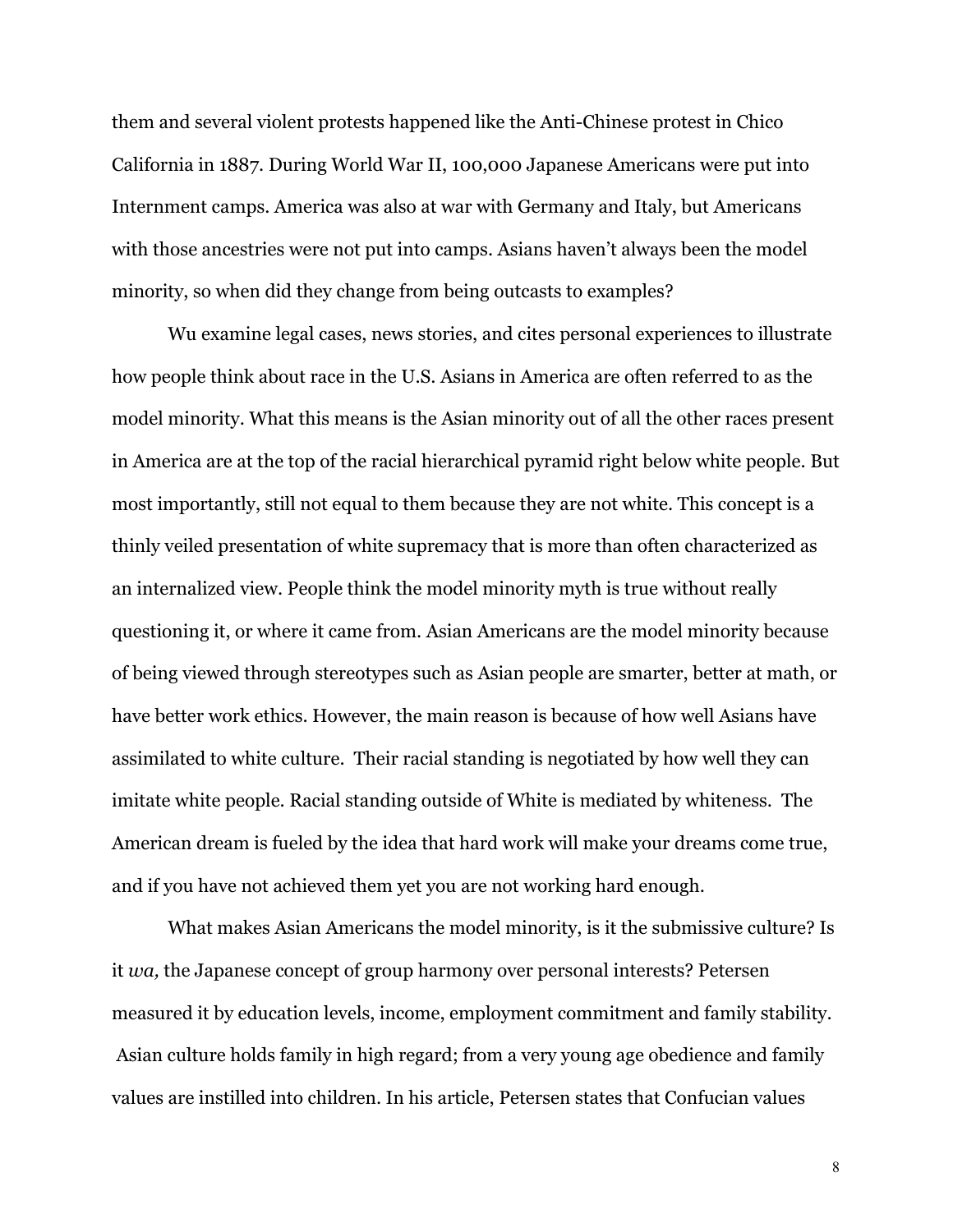were a part of the Japanese-Americans rise to the top. Confucius held education in high regard and believed that it lead to peace. Being a hard worker is one of those values that your family teaches you. All of these things that the model minority was supposed to be stems from Asian culture. But these days, the model minority guidelines have been altered slightly. Education levels are still important but excelling is emphasized. The model minority myth occurs mainly because of two things. The first is studying and school is approached in a different way in most Asian countries than in America. School is stricter and the material is often more difficult and more advance than American schools. This affects the way children are forced to study once they come to America or how immigrant parents monitor their children's study. The second reason is once in America immigrant parents often push their children to pursue high paying jobs as security when they come from poorer countries. Jobs as doctors, lawyers and engineers or careers in finance are the most popular; this is part of the assimilation process not because these jobs are seen as jobs for white people, but jobs of successful people. In opposition to this idea, we have a myriad of examples of different races in high paying jobs held in notoriety. Pigeonholing certain races in job categories or stereotyping is a dangerous practice used by the white majority to keep other races fighting within themselves instead of raising questions against why these stereotypes exist in the first place. This is not exclusive to East Asian parents but to many parents who had a less fortunate upbringing regardless of race. These are not easy going pursuits. It starts in high school; you need good grades to get into a good college that has your concentration. After four years of college, to become a doctor you have to study for and score well on the MCATS to get into a medical school. Then go to medical school for four years, then apply and complete a residency in a real hospital. Depending on your specialty this can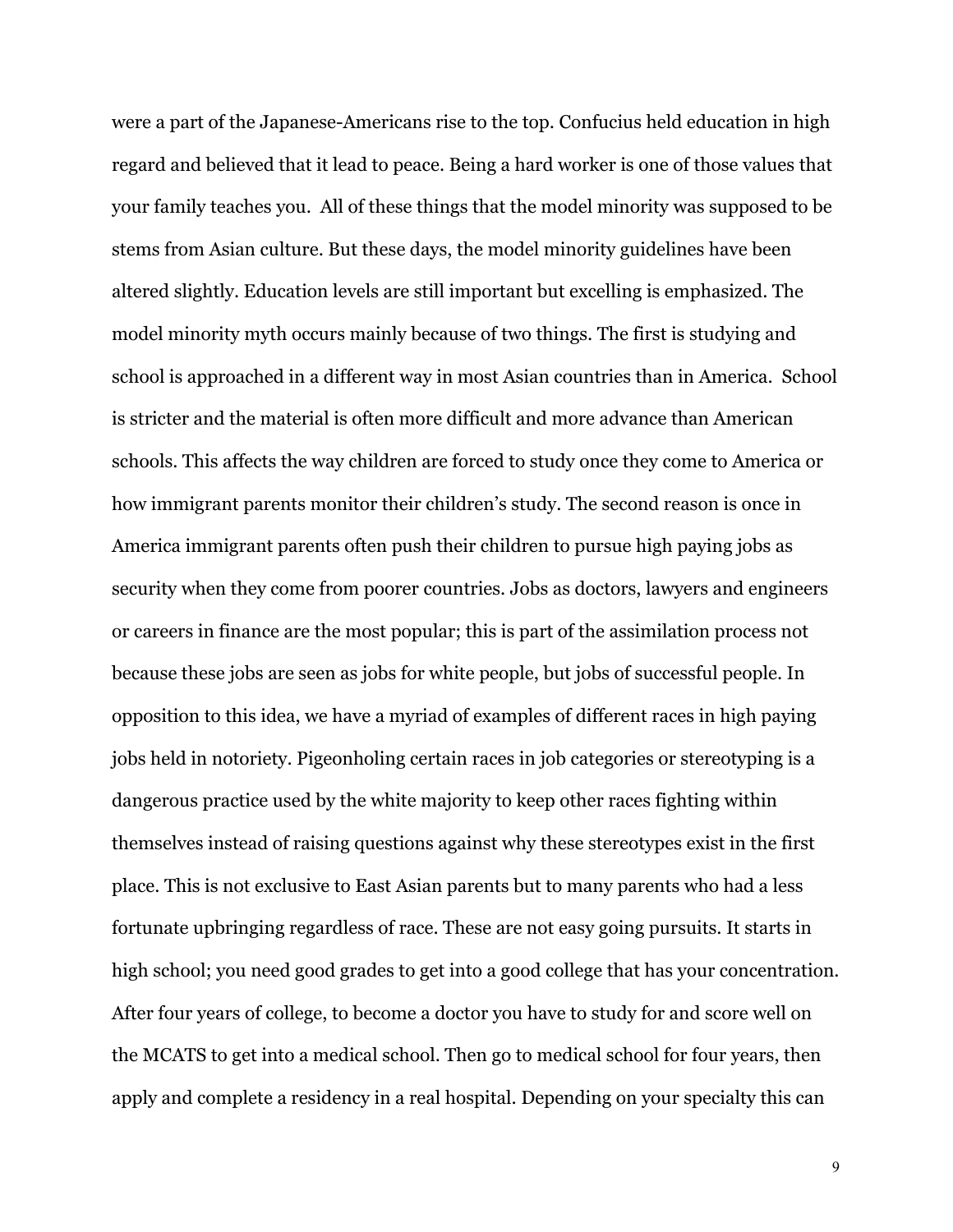take anywhere from three to seven years. If you choose to do a fellowship, this is an additional one to three years. This sort of dedication to academics is considered hard work but have a high payoff. Again, this is an example of the hard work it takes to become a doctor, but being a doctor is not racially exclusive. In the case of the model minority race is being perceived as a fact rather than a social construct, how smart or successful one race of people is compared to another is not a fact it's a racist assumption built on white supremacist ideology. Believing in the model minority myth is just a form of contemporary racism and a classist idea. People with a lower income might not have the time to study or go to school for eight plus years, when the focus is on making money in order to survive. But according to the myth, hard work is what helped Asian achieve this "blessing" from white America. This means that the other minorities are perceived as lazy, or just not willing to work hard, when people know this is not true. In this ideology, race functions as a guarantee, it gives people expectations of certain races. The model minority myth has a cyclical aspect to it. It plays into the formation of stereotypes but stereotypes about Asians are also formed by it. It also brings to question how other races in America are perceived. If Asians are the so-called "model" minority then in turn what kind of ideas are being perpetuated by it about other minorities? By placing Asians as the model that also places African Americans, Latinos and Natives in opposition to the myth of the model because they don't conform to white standards is in a small part a crucial aspect of white supremacy. As previously stated, presenting and accepting stereotypes is a dangerous practice but where does the acceptance come from? Barthes writes on the naturalization concept as an essential function to the innocent transformation of myth. Through the naturalization process, myth is de-contextualized and therefore purified of the power structures the concept has come from. This model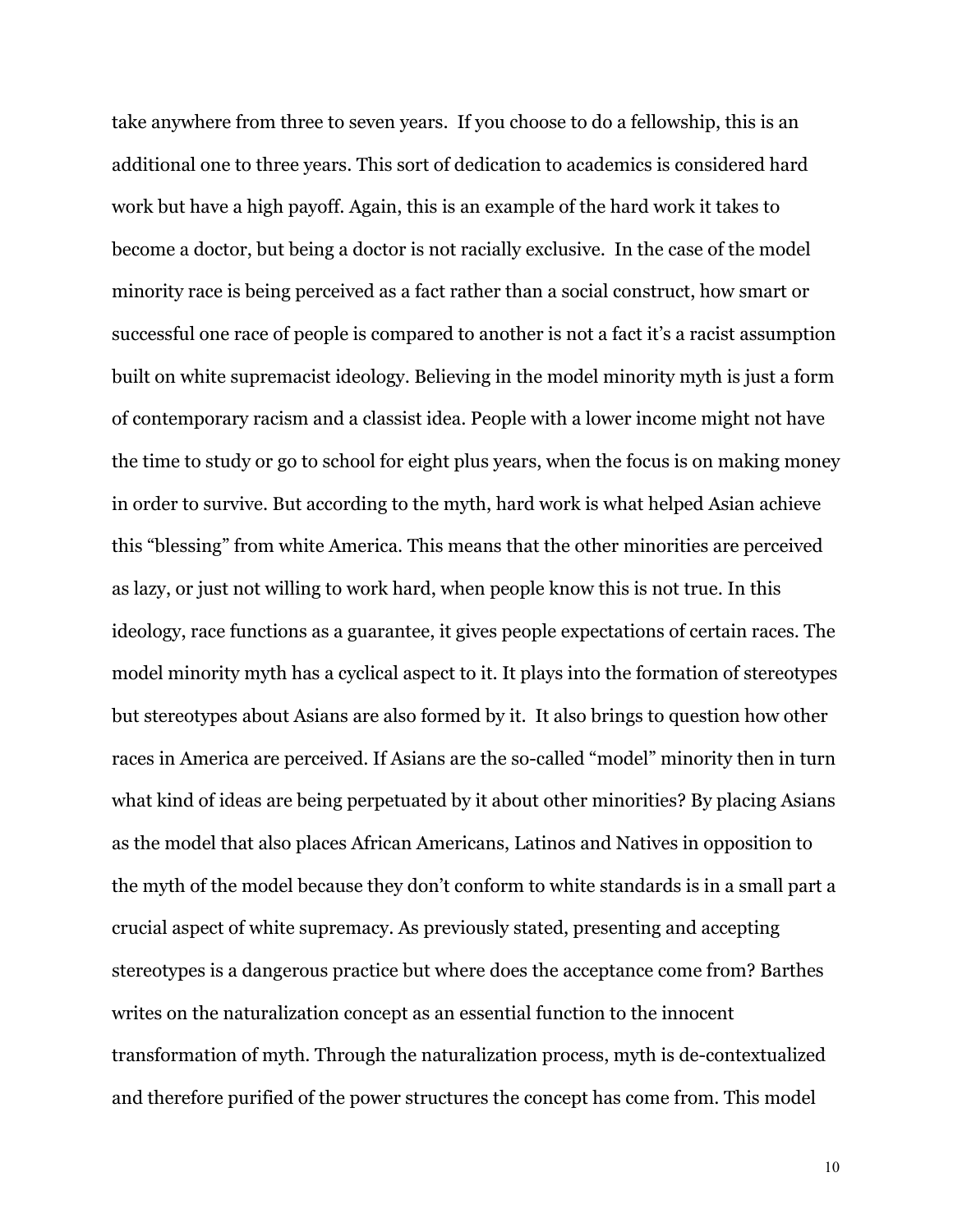minority concept stems from the power structures ingrained in racial hierarchies and is seen as innocent, because it is not a derogatory practice and it's fictional aspects have been made irrelevant.

Also if Asians are credited as model citizens, why are they not properly presented in films? The answer to both of the questions is the same, white supremacy. Minorities are placed in these roles that has created and reaffirmed the racial hierarchy in America.

The films below have been selected for further analysis as a case study for representation. The films selected are only few of many that encroach on Asian identity from the past fifteen years. These films encompass more than one of these themes and some have all three but each study will focus on analyzing these films by examining the components within them and how they add up to misrepresentation. They will be separated into three case studies: 1) Yellowface, 2) Asia as the exotic/Asian Mysticism, 3) Whitewashing/Substitution.

#### Yellow Face

Yellowface akin to blackface is almost self-explanatory, you take a white actor and make them look Asian. By doing this you have the issue of white directors and actors controlling ideology around what it means to be Asian on screen in the same way that minstrel shows controlled what it meant to be black in the public's eye with racist depictions and stereotypes. A popular practice in film history it is used to make white actors appear more Asian. This is can be achieved by either make-up or prosthetics or a combination of the two, taping eyelids is a trick from old Hollywood films in order to achieve the monolid, "slanty" eye look. This might seem like an old-fashioned and outdated practice but this is still happening in modern films.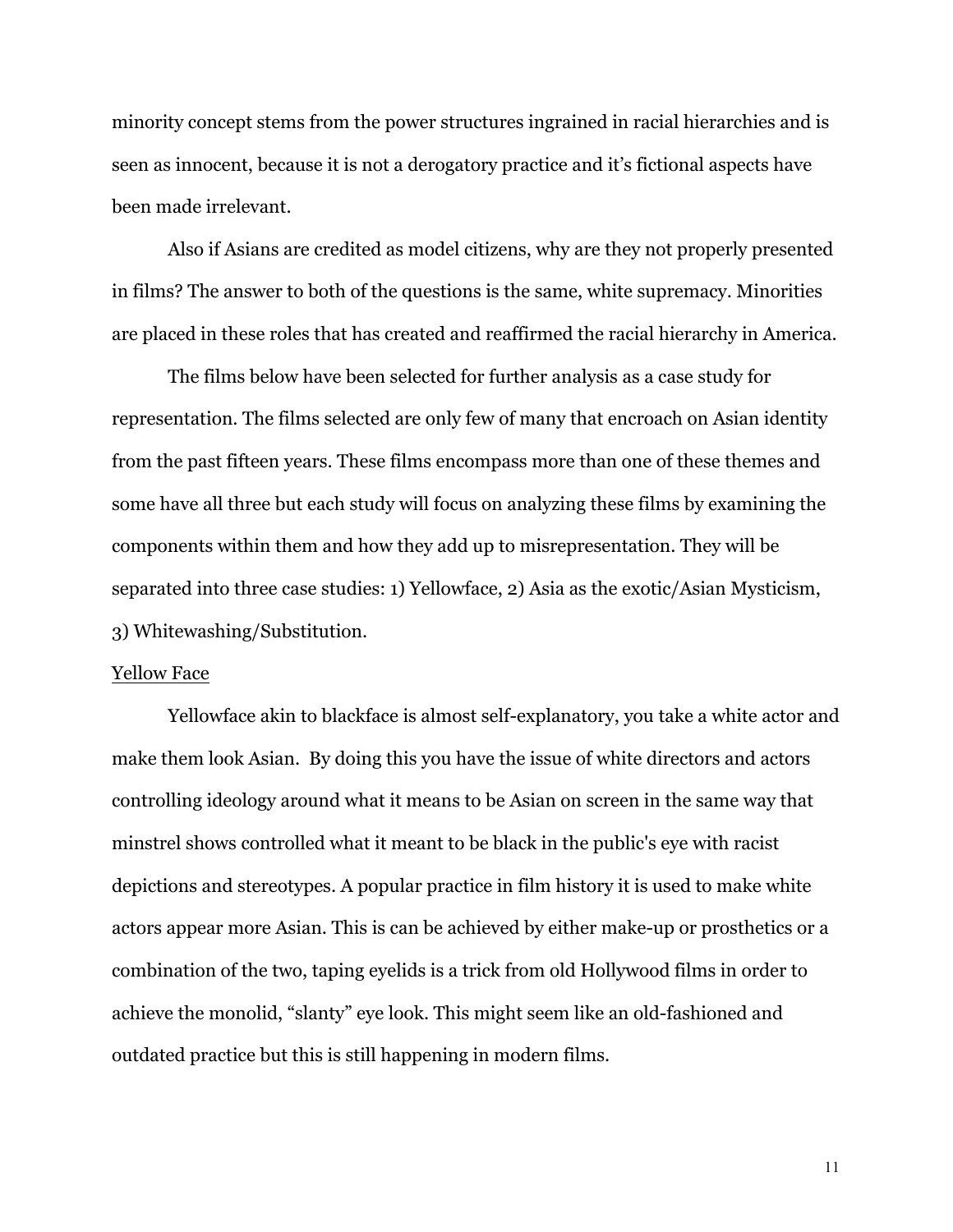When *Ghost in the Shell* released the first photo of Johansson as Major in 2016, it renewed the hate towards the film from the previous year when it was announced that Johansson would be in the film. Soon after, Paramount and DreamWorks were accused of using CGI to make her appear more Asian after a leak from their companies went to the press (Sampson, 2016). Both companies vehemently deny testing being done but the damage of the rumor still remains and online sources hold fast to the claims (Sampson, 2016) This new wave of yellowface in the digital sphere is just as harmful and racist as yellow makeup and taped eyelids. Instead of pondering the use of digital yellowface as a response to the backlash towards the film, perhaps an Asian woman should have been casted instead.

For a film that supposedly transcends race *Cloud Atlas* (Andy and Lana *Wachowski* and Tom Tykwer, 2012), based on the David Mitchell novel, has come under fire for the blatant and tasteless use of yellow face via prosthetics in the Neo Seoul arc of the film. In this film white actors, Jim Sturgess, James D'Arcy, and Hugo Weaving, along with Black actor Keith David are all put in makeup and prosthetics in order to look more Korean by giving them slanted and small eyes and then are paired with East Asian actresses. The basis for this is to have the characters in the film transcend race and sexuality by being portrayed by the same actors in each time period. However, placing actors in yellowface is a slap in the face to the Asian community. "Placing a white performer in yellowface is to put a megaphone to the lips of an A-list actor so he can announce 'chink' before an audience of millions." (Lee, 2012). The use of yellowface is the same offense as a racial slur, it reinforces harmful stereotypes in any era. When criticized on their racist actions the Andy Wachowski defended their choices by stating, "The intention is to talk about things that are beyond race. The character of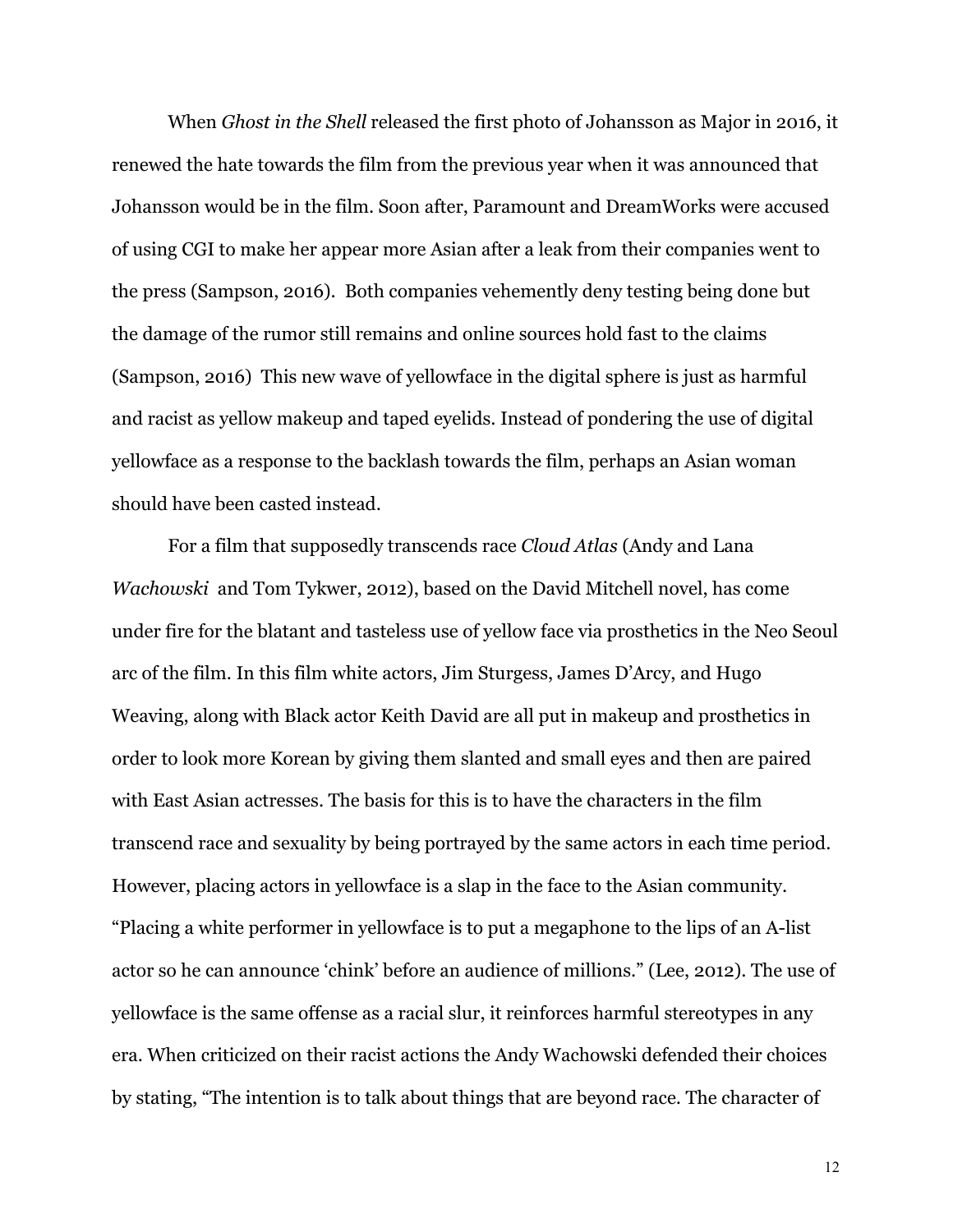this film is humanity, " (qtd. in Rosen, 2012). They do this by as if the argument for humanity as a common race can be used to justify racist practices. In reality, the postracial or colorblind argument is being used to silence people of color whether users know it or not. By stating that you don't see color, you are ignoring the struggle that people of color endure everyday. One of their biggest critics is the Media Action Network for Asian Americans (MANAA). On their website, a public statement was released in order to assert their offense to the use of yellowface in the film. The organization's founding president Guy Aoki stated,

Cloud Atlas' prides itself on its 'multi-racial cast . . .Cloud Atlas missed a great opportunity. The Korea story's protagonist is an Asian man–an action hero who defies the odds and holds off armies of attackers. He's the one who liberates Doona Bae from her repressive life and encourages her to join the resistance against the government. It would have been a great, stereotype-busting role for an Asian American actor to play, as Asian American men aren't allowed to be dynamic or heroic very often. But instead, they cast Jim Sturgess in yellowface.

Aoki briefly touches on how Asian American males are typically cast in American films. They are mostly relegated to sidekick positions or only exist to help the white protagonist. It is hard to ignore the unintentional irony of having a white man in yellowface inspire an Asian woman to rebel against her oppressors.

#### Asia as the exotic/Asian Mysticism

Asian Mysticism is a problem that occurs in film when East Asian culture is appropriated in order to make the setting and characters more exotic. This also included the white savior complex as a cinematic trope. The white savior narrative occurs when the plot features a white man or women saving the native people in a foreign land or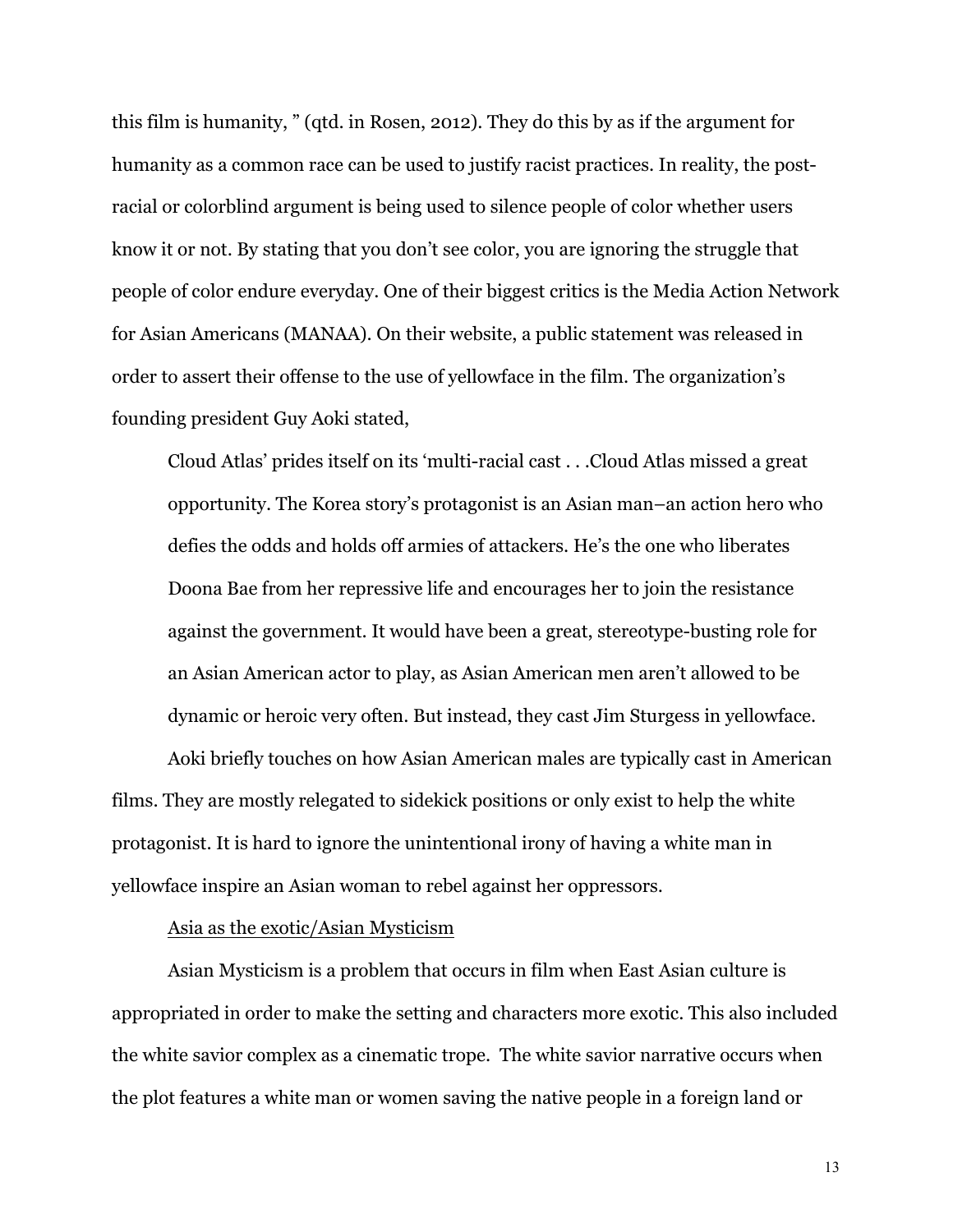people of color form their struggles or plight that is usually the fault of the community they came from (Hughey, 1). That way, even when a film about people of color is made, white people are put in the foreground. Daniel Hamamoto writes on Asian films and directors who won Oscars in the 1990's as opposed to the films that take concepts from Asian culture and justify the appropriation by stating a love for a culture that they don't even try to understand.

The Academy of Motion Picture Arts and Sciences has conveniently forgotten its history of anti-Asian racism in film and congratulated itself by giving token recognition to Yellows who have demonstrated a willingness to play by it's rules. Rule number one: The life worlds of Asian and Asian American peoples must always be mediated by Whiteness. (Hamamoto 14)

The mediation of minorities' otherness by whiteness completely diminishes the culture they stem from. By comparing Asian culture to whiteness, it already implies an inferior choice and reinforces the racial hierarchy as a hegemonic force to keep white people in power especially in white savior narratives. This is an extremely toxic ideology as David Brooks states in his article "The Messiah Complex,"

It rests on the stereotype that white people are rationalist and technocratic while colonial victims are spiritual and athletic. It rests on the assumption that nonwhites need the White Messiah to lead their crusades. . . It also creates a sort of two-edged cultural imperialism. Natives can either have their history shaped by cruel imperialists or benevolent ones, but either way, they are going to be supporting actors in our journey to self-admiration. (Brooks, 2010)

His article is a critique of the white savior in James Cameron's film *Avatar*  (2009) is still applicable for films featuring Asian people and spaces. For example, Tom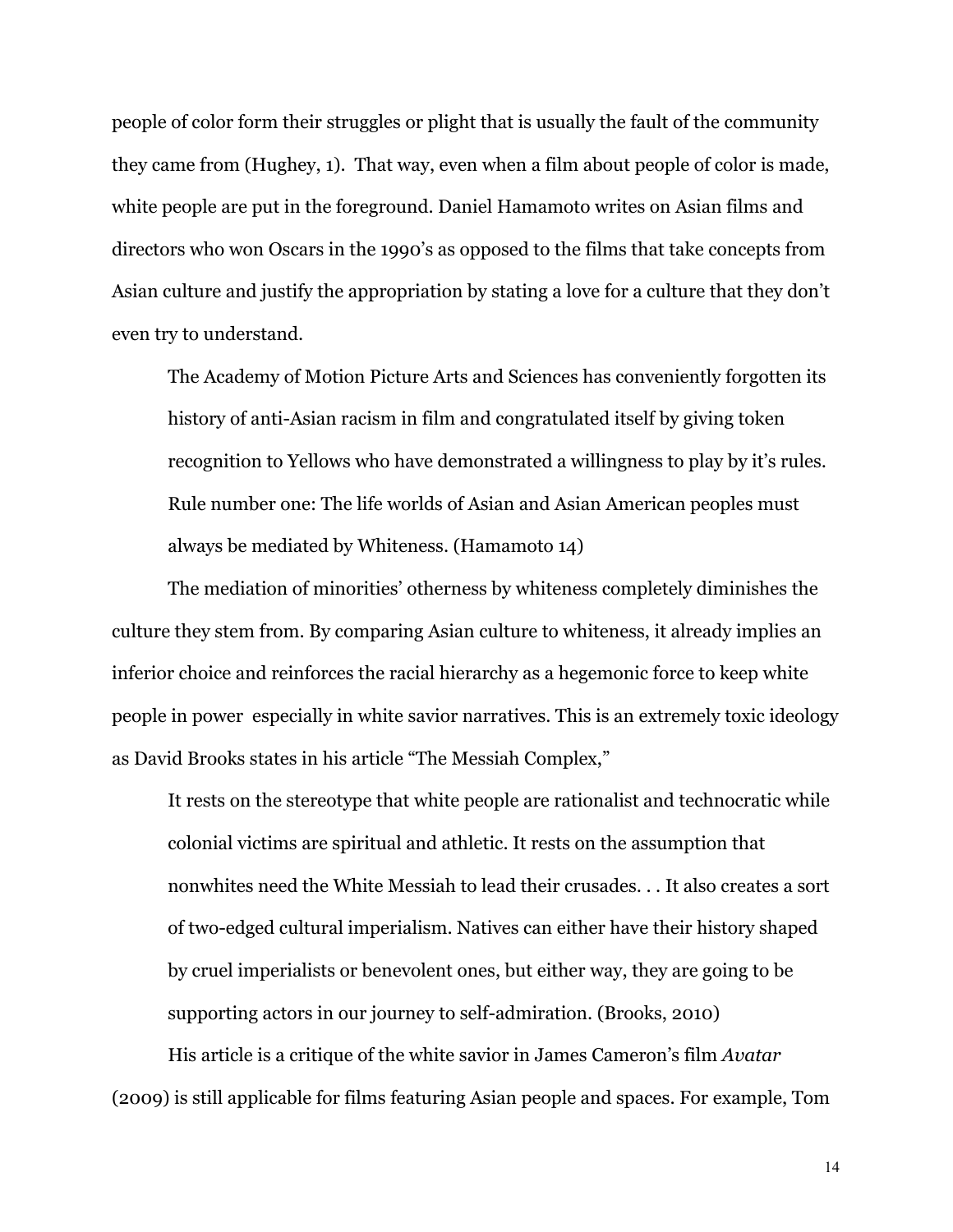Cruise in *The Last Samurai* (Edward Zwick, 2003) and more recently Matt Damon in *The Great Wall* (Zhang Yimou, 2017). Presenting Asia as the exotic or a backdrop where Asian mysticism is principle in the main characters development and used only as a tool to further the plot not revered for what they are. Asia is only viewed as exotic because Asian culture is different than American. Visiting the "far East" and finding enlightenment via a Magical Asian, usually a wise old man, are popular manifestations of this motif. This is often a result of Asiaphillia. Asiaphillia is the love of Asian culture as a poor excuse for cultural appropriation. "Asiaphillia is a deceptively benign construct that naturalizes and justifies the systematic appropriation of cultural property and expressive forms created by Yellow people" (Hamamoto 12). Films that take concepts from Asian culture and justify the appropriation by stating a love for a culture that they don't even try to understand work in conjunction with the fetishization of Asian people.

Marvel's *Doctor Strange* (Scott Derrickson, 2016) draws heavily on the concept of Asian mysticism and the white savior narrative. After the protagonist Stephen Strange injures his hands in a car accident, he seeks a way to heal them by any means, which leads him to the fictional city of Kamar-Taj in Nepal. There he meets the Ancient One, a whitewashed portrayal by Tilda Swinton and she helps him heal and teaches him magic and the mystical properties of the world that he eventually saves from an evil magician. This is problematic on three levels. The first is the whitewashing of the Ancient One role. The character was originally Tibetan with a racist portrayal in the comics. In order to combat that a white women was chosen for the role. The director Scott Derrickson stated in an interview with The Guardian that he always envisioned the Ancient One as a women and did not want to the character to be a dragon lady stereotype (Evan, 2016). However, the original character as previously mentioned is Tibetan, and the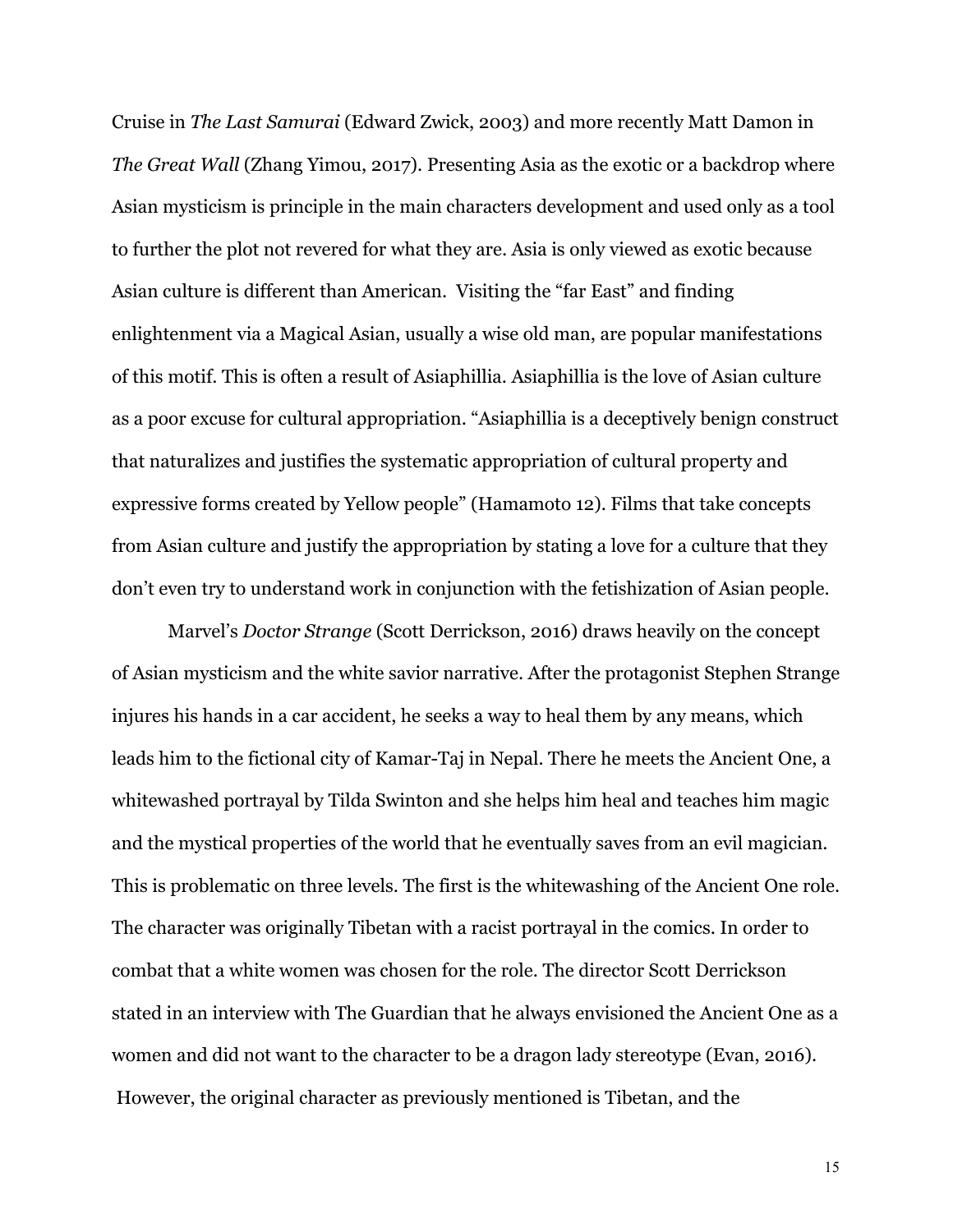screenwriter Robert Carvill suggests that the choice was made in order to appease China,

He originates from Tibet, so if you acknowledge that Tibet is a place and that he's Tibetan, you risk alienating one billion people who think that that's bullshit and risk the Chinese government going, 'Hey, you know one of the biggest film-watching countries in the world? We're not going to show your movie because you decided to get political. (qtd. in Evans, 2016)

The second grievance with the film is the use of Asian places and people as a background or set decorations. The main characters in the film save one, are almost entirely white, except for Chiwetel Ejiofor's character. The hero, villain, love interest, and mysterious leader are all white. The only Asian character of any importance is killed off. Nepal is presented as this mystical place of healing and wonder and the Ancient One is the "magical" and all-knowing Asian (minus the Asian) archetype. Instead of whitewashing this typical trope, perhaps an Asian actor could have been casted in order to reclaim and reinvent this character in order to subvert stereotypes and another actor of color could have been casted as the lead so people of color in film do not have to keep on sacrificing themselves for white people's gain.

#### Whitewashing

Whitewashing is an antiquated casting practice that puts white actors in ethnic roles, which has carried on for far too long. It is an ongoing problem in Hollywood that doesn't only pertain to Asians and through whitewashing history and culture gets destroyed, warped or erased (Williams, 2017). For example, Mara Rooney as Princess Tiger Lily in *Pan* (Joe Wright, 2015) and pretty much every movie ever made about Egypt including the almost entire white cast of *Gods of Egypt* (Ridley Scott, 2015). This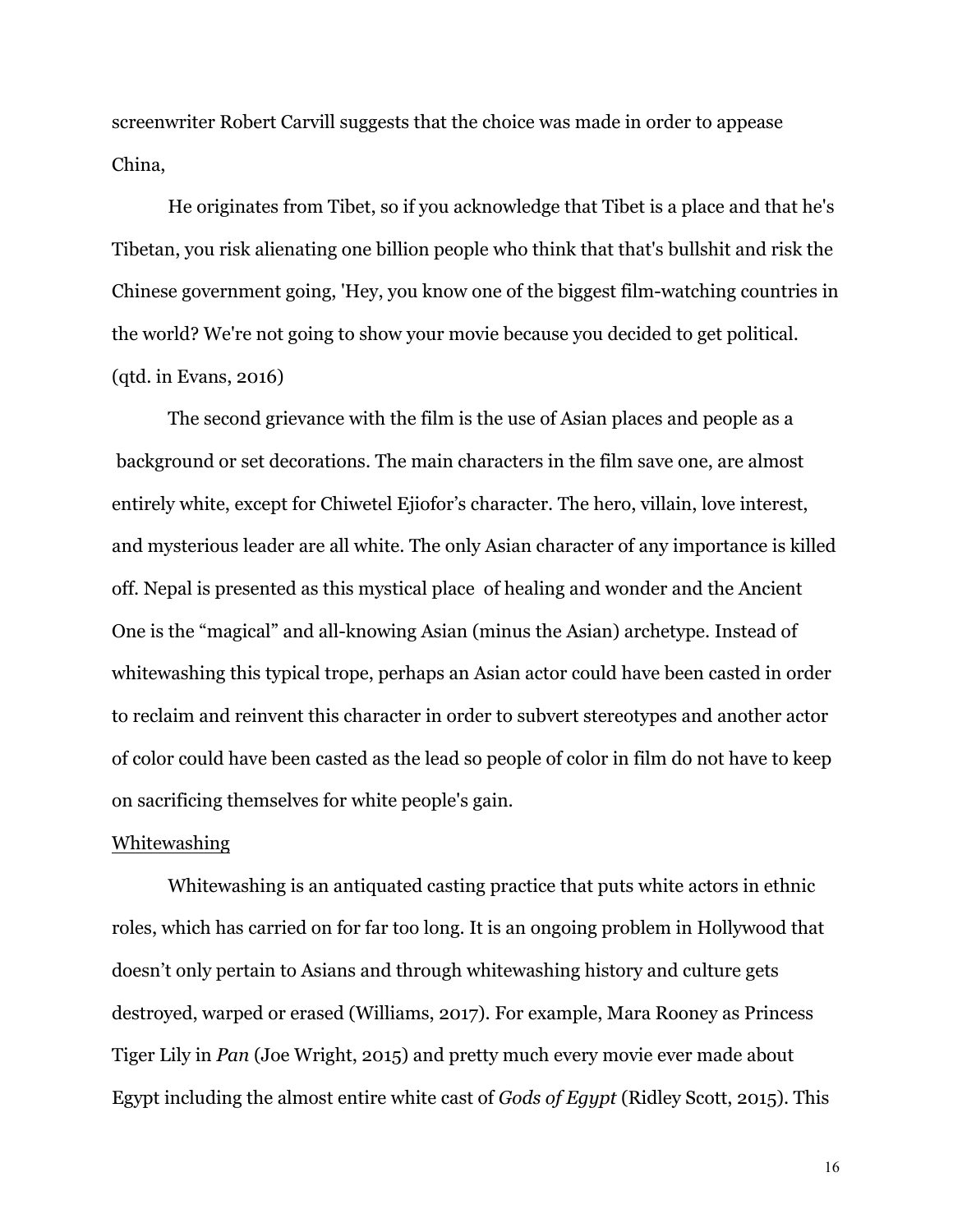substitution motif has been especially popular recently in films *Aloha* (Cameron Crowe, 2015) and *Ghost in the Shell* . Both of which are under fire for casting white women in Asian roles. Whether it is in the characters or the plot, almost all of the films previously mentioned feature some form of whitewashing. This undermines Asian people and their culture, whitewashing is basically saying that your stories are good enough to make, but your people aren't good enough to star in them.

In *Aloha*, Emma Stone plays Allison Ng, a <sup>1</sup>/4 Chinese, <sup>1</sup>/4 Native Hawaiian, and <sup>1</sup>/2 Caucasian character. The film has been criticized for presenting a whitewashed version of Hawaii and casting Emma Stone as a mixed raced Native girl is not helping it's cause. In response to the backlash Crowe offered a "heartfelt apology" on his blog The UnCool and explains the origins of Stone's character. In the film Ng is written as very proud of her Hawaiian heritage and is frustrated by having to explain of justify herself because of her outward appearances and gave her a half Chinese father "to show the surprising mix of cultures often prevalent in Hawaii," (Crowe, 2015). Crowe based Ng on a redheaded locale he met that had a similar background (Crowe, 2015). Of course there are whitepassing people in the world with diverse backgrounds, but in a film that aims to " respectfully showcases the spirit and culture of the Hawaiian people," (qtd. in Tribune wire reports, 2015 ) Yet, the film has been criticized for the disconnect between it and a connection to Hawaiian culture (Kelleher, 2015). There is no way to respectfully showcase Hawaiian culture and spirit when the main character doing so is a white person. To think that Stone is the right choice for this is delusional. Asian Americans are already underrepresented in Hollywood films, why would Crowe add to that by casting a white woman as an Asian person when he could have chosen an Asian actor? The allure of Stone's star power paired with her whiteness is being used in an attempt to secure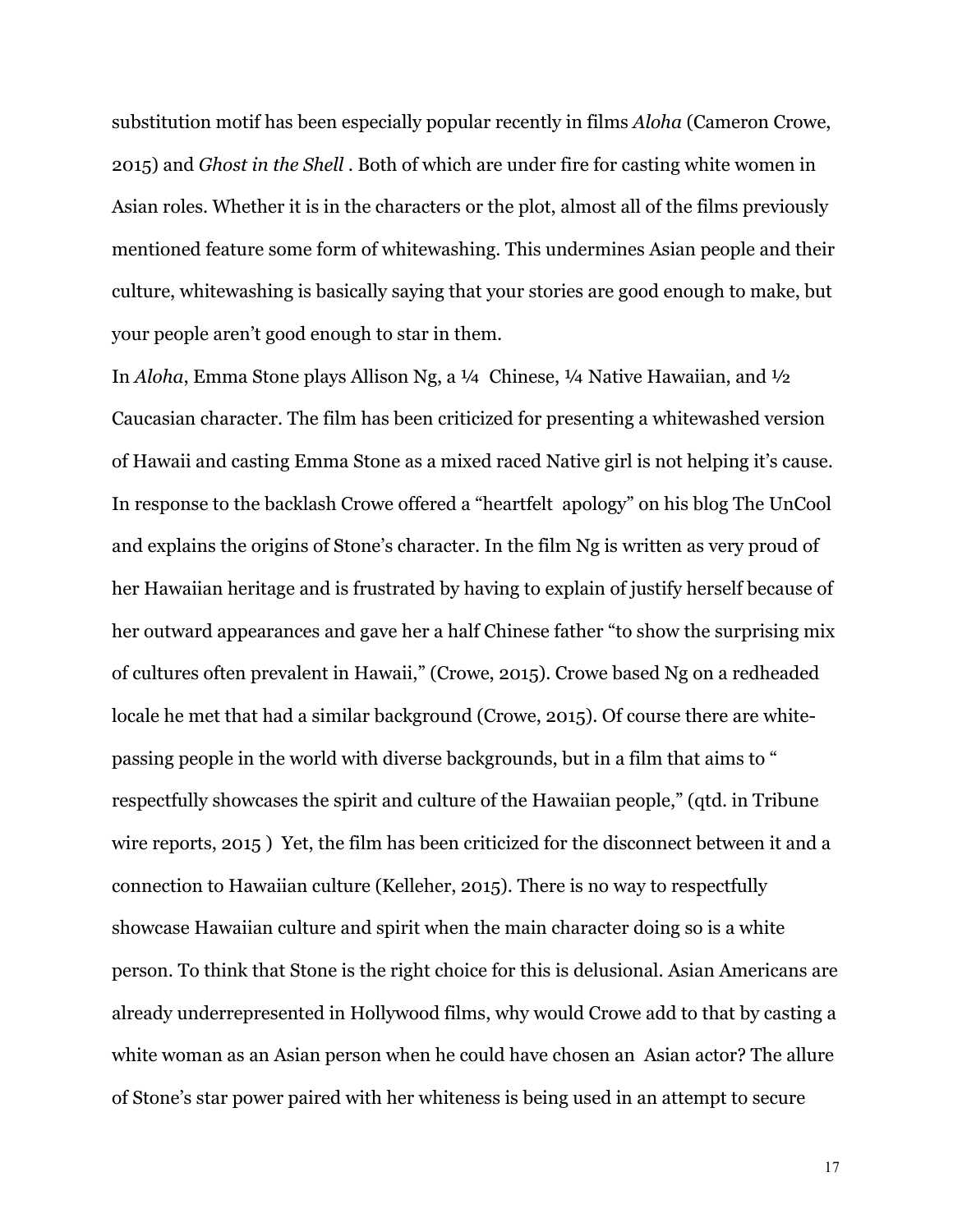financial gain. The names and power of white stars are more important than the voices of the native people. The entire film is based around a slew of white actors: Bradley Cooper, Bill Murray, Emma Stone, Rachel McAdams, Alec Baldwin, Danny McBride and John Krasinski. The MANAA publically condemned Crowe and Sony for adding to the erasure of Asian Pacific Islanders in the film (MANAA, 2015). In their statement, former Hawaiian resident Guy Aoki states,

"60% of Hawaii's population is AAPIs, Caucasians only make up 30% of the population, but from watching this film, you'd think they made up 90%. This comes in a long line of films (*The Descendants*, *50 First Dates, Blue Crush, Pearl Harbor)* that uses Hawaii for its exotic backdrop but goes out of its way to exclude the very people who live there. . . It's an insult to the diverse culture and fabric of Hawaii (MANAA, 2015).

After researching the film's IMDB page, Aoki found that the only roles for Asian people in the film were for unnamed roles, which adds to the exclusion of Native Hawaiians. You cannot present a "love letter" ( to a culture and ignore it's people. *Aloha* exoticizes Hawaii as a playground for white people. The whitewashing, military romance focused film is also under attack for its title choice. Native Hawaiian activist Walter Ritte denounces the use of *aloha* as the title ""If you have a romantic comedy about the military in Hawaii ... but a title that says 'Aloha,' I can only guess that they'll bastardize the word. They're taking our sacred word ... and they're going to make a lot of money off of it," (Kelleher, 2015). *Aloha* the word, is so much more complicated and beautiful than the simplified representation of it in the film as a greeting or conveyance of love (Kelleher, 2015). Even worse, Crowe tried to defend his choices by saying her hired locals to help make the film, doing lots of research and by working closely with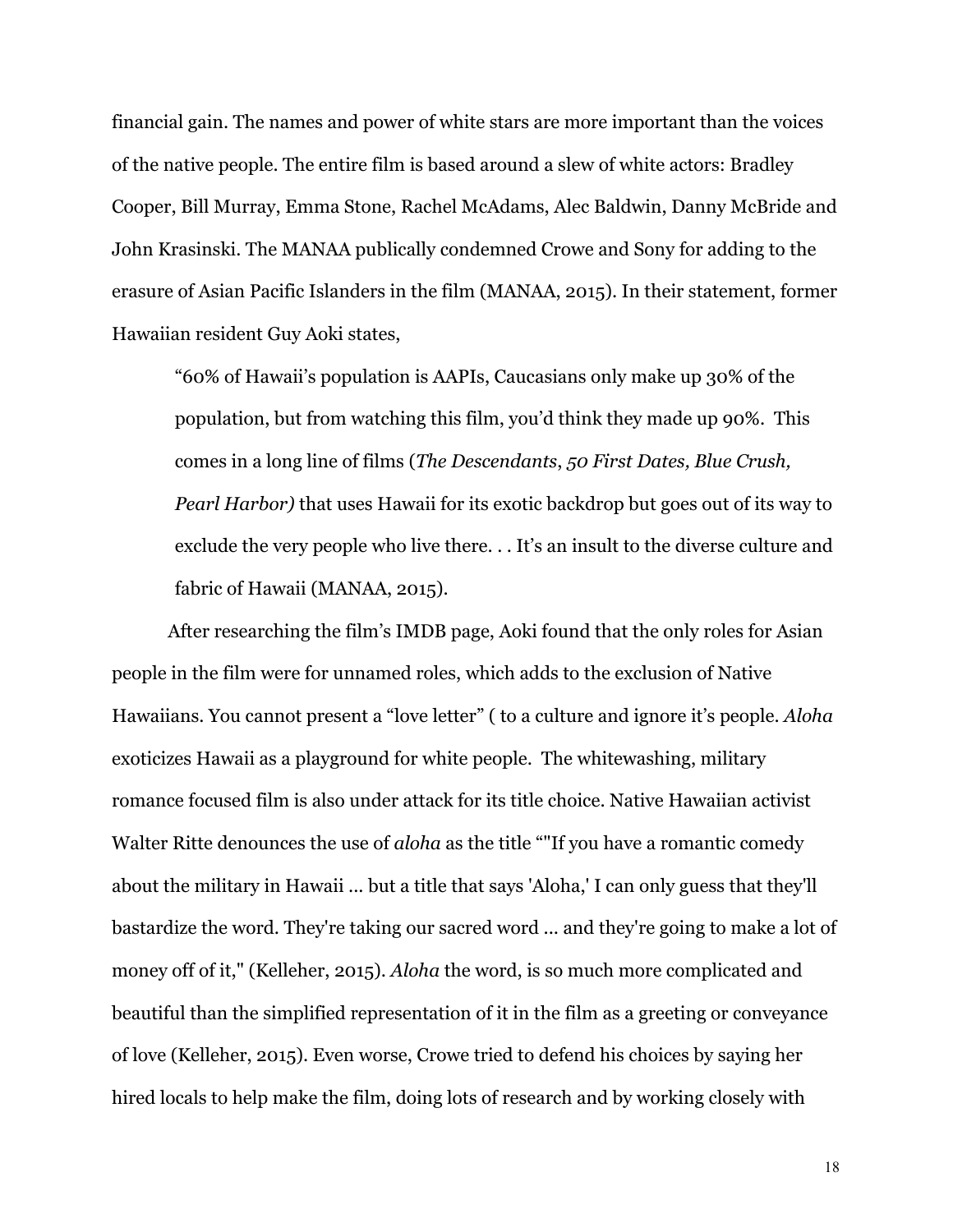Dennis "Bumpy" Kanahele, a Hawaiian activist (Crowe, 2015). Crowe stating that he worked with a native activist is like a person saying a racist comment and they justifying it by saying that they have black friends. It does not justify your actions and it is a poor excuse.

*Dragonball Evolution (James Wong, 2009)* a live action movie based on *Dragon Ball* franchise. The franchise began with a manga created by Akira Toriyama in 1984 that was based on the traditional Chinese text, *Journey to the West* by Wu Cheng'en and has had several anime adaptations created. *Journey to the West* was first published in the 16th century and is one of the Four Great Classical Novels of Chinese literature (Stempniewiez, 37) and is based on the pilgrimage of the Buddhist monk Xuanzang during the Tang dynasty (Zhang, 2016). The 2009 film features Justin Chatwin, a white man as the main character Goku, modeled after Xuanzang in the manga. Goku is tasked with saving the earth by collecting the mystical Dragonballs before an evil Alien bent on destroying the earth can find them. The film's protagonist, antagonist and most of its cast are all white with a few Asian actors are thrown in the mix. This is not only whitewashing but also implementing a white savior narrative on this important and revered Chinese novel. Fortunately, the film was so bad it garnered less backlash from whitewashing and the main focus of bashing the film was based purely on it's content.

21 (Luketic, 2008) is loosely based on the novel *Bringing Down the House* by Ben Mezrich. The film is based on the true story of the MIT Blackjack Team, a group of students from MIT who won millions by counting cards at blackjack tables in Las Vegas and other casinos. The team was comprised of mostly Asian students whose ethnicity was crucial to winning large quantities without much notice or fuss (Lin, 2008).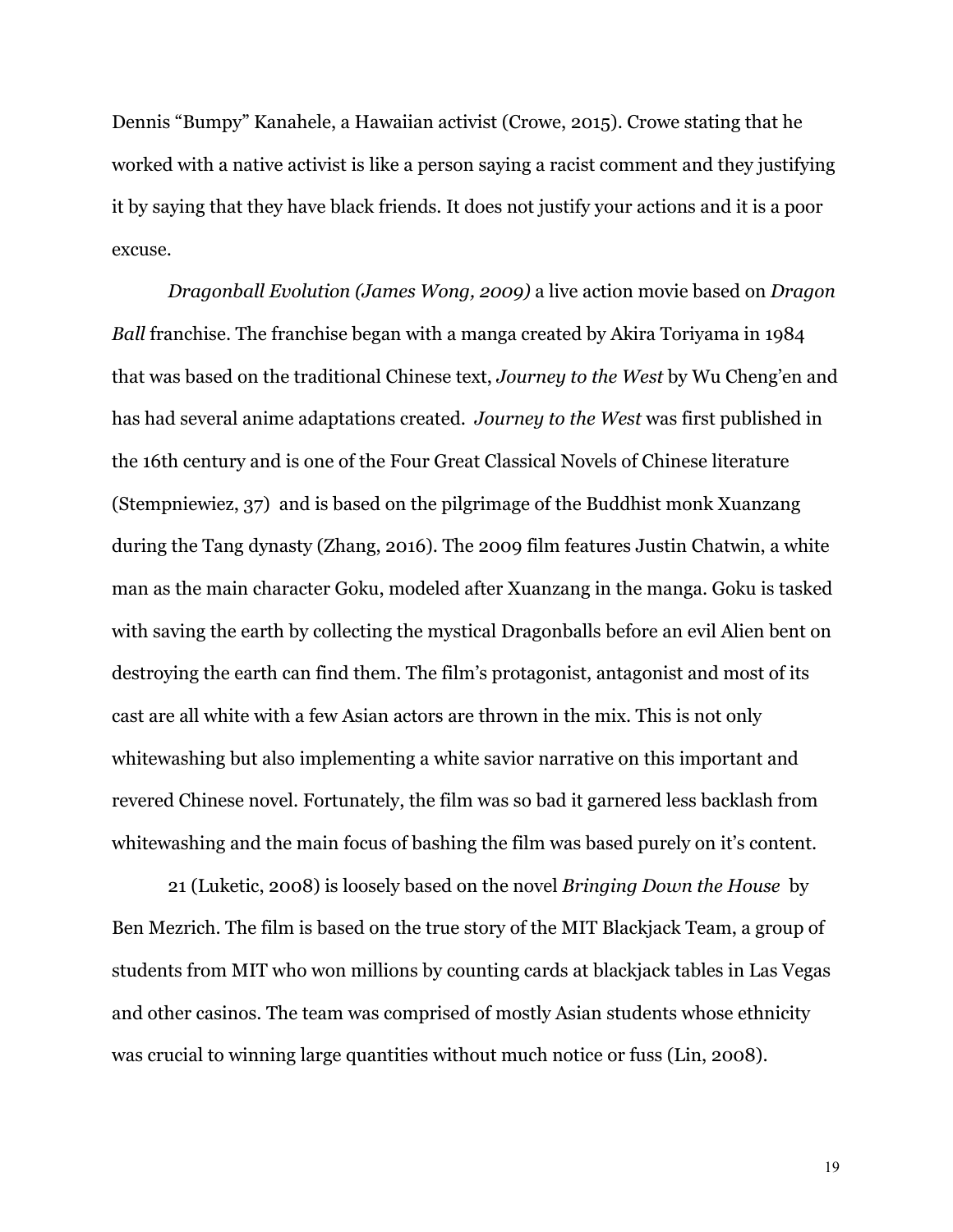The MIT team thrived by choosing [Big Players] who fit the casino mold of the young, foolish, and wealthy. Primarily nonwhite, either Asian or Middle Eastern, these were the kids the casinos were accustomed to seeing bet a thousand bucks a hand. Like many on the team, Kevin Lewis was part Asian, and could pass as the child of a rich Chinese or Japanese executive … '… White 20-year-olds with \$2 million bankrolls stand out, 'explains Andrew Tay, one of Lewis' teammates. (excerpt qtd. In Lin, 2008)

Even when the Asian ethnicity is central to the plot, white actors are still being chosen over Asian ones. In a lecture at MIT, Mezrich stated that the casting process is typical "though most of the actual blackjack team was composed of Asian males, a studio executive involved in the casting process said that most of the film's actors would be white, with perhaps an Asian female," (qtd. in Der, 2005). So now the film does not just whitewash an Asian story, but it also creating a token Asian character to give the illusion of diversity. In his article Lin even theorizes that if Asian Americans had better filmic representations, then maybe the backlash would not have been so big. This film had the potential to present Asian characters as three-dimensional and varied being but instead miss the mark completely.

M. Night Shyamalan's *The Last Airbender* is renowned for its whitewashed cast. The film is based off the animated TV series *Avatar: The Last Airbender.* Both are set in a fictional world that appropriates different Asian and Inuit cultures including religion, iconography and general aesthetic. The Asian themes of the film come directly from the cartoon on which it was based. However, Shyamalan was heavily criticized for casting white people in the main roles. In the fictional world of the film, the earth is separated into tribes by location and within these tribes some people have the ability to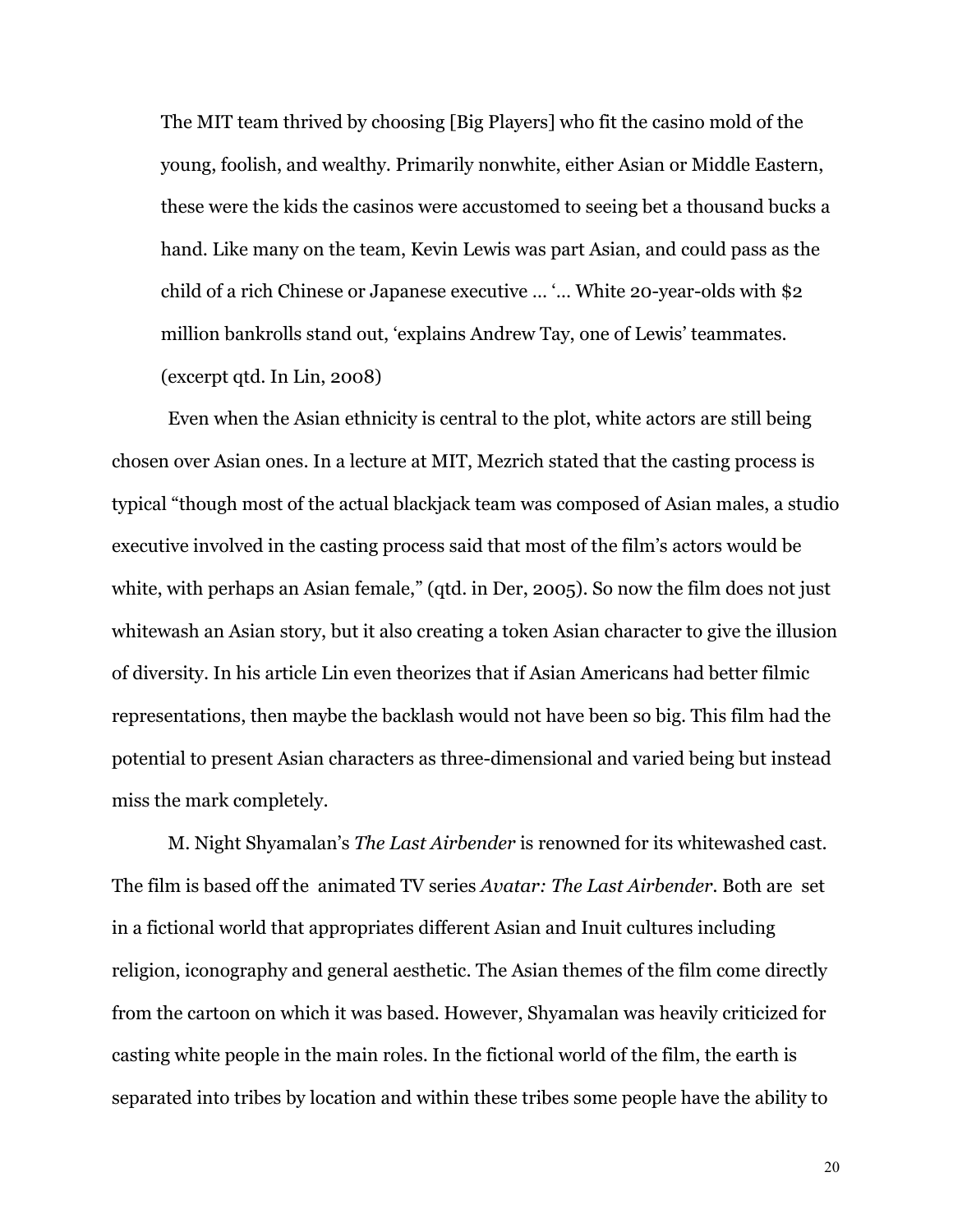manipulate or "bend" the four elements: water, earth, fire and air. The Water Tribes are separated by location on the North and South Poles and are heavily based on Inuit culture. The Earth Kingdom and Fire Nation are influenced by East Asian culture, mostly Japanese and Chinese based on the clothing. The airbenders are known as nomads who travel to and live in temples around the world and are based on Buddhists monks. Only one person has the ability to control all four, the Avatar. The Fire Nation is waging a war against the other tribes and has killed all the airbenders because it was believed that one of them is the Avatar. This entire world is based off of many Asian cultures yet in the film feature practically no Asian people. The four main characters of the film are Aang, Katara, Sokka and Zuko. White actors play the first three. Zuko is the villain of the film and is played by Dev Patel. Now there is the problem of not only whitewashing but creating a brown villain to chase and capture a bunch of little white children, this presents a problematic representation of South Asians. Using white people to represent any person of color is additive to the racial hegemonic nature of Hollywood films, "this property of whiteness, to be everything and nothing, is the source of its representational power," (Dyer, 127). The act of whitewashing in itself is where it's power comes from. By presenting white people as the default, then the control is exerted through the film and is then used to construct a representation of what it means to be Asian through the lens of a white body. Mike DiMartino and Bryan Konietzko created the original show in 2005, two white American men (Lopez, 435). However, because of the shows overtly Asian influence (Chinese, Japanese, Inuit, Korean), many fans of the show commented online on the accuracy of these cultural portrayals, regardless of the characters racial ambiguity in the show (Lopez, 435). Despite being based on a widely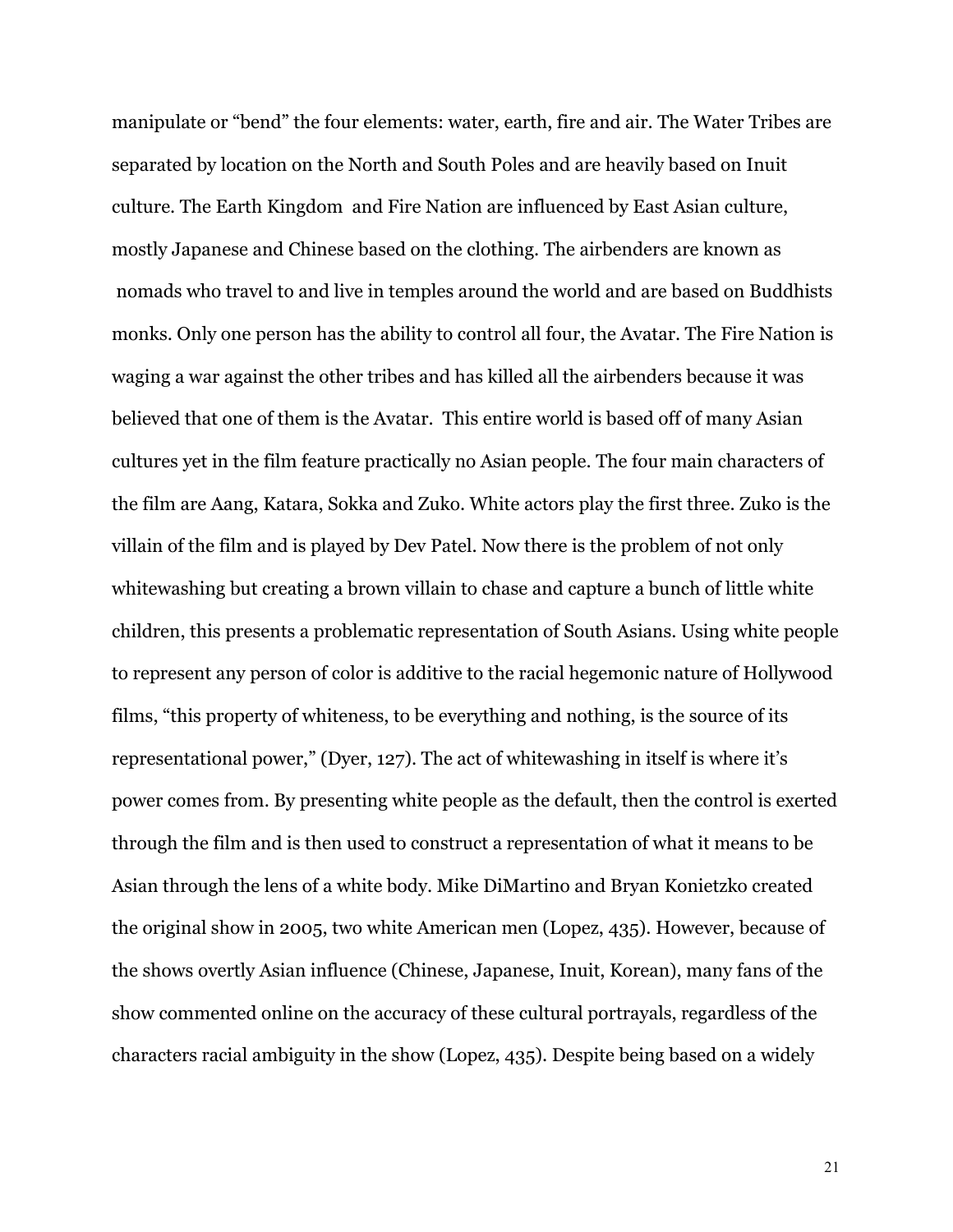popular cartoon, the film was not well recepted and has a six percent approval rating on Rotten Tomato.

*Ghost in the Shell* is a Japanese media franchise that began as a manga by Masamune Shirow, then was adapted into an anime movie in 1995 and has had several anime sequels and a TV show made. Johansson's controversial casting as Major Mokoto was making waves all across the internet. The story of *Ghost* is an inherently Japanese one. The characters are Japanese and the setting is in a futuristic version of Japan yet the actors are white. It would have been one thing to make this a cultural adaption but the Japanese setting and names are still in the film. At its very core it is a story about what it means to be a human being and most of the original film despite coming off as an action anime deals with questions of philosophy presented by the "ghost in the Machine," an explanation of Cartesian Dualism by Gilbert Ryle (Sankaran, 2017). However, the director of the original anime film, Mamoru Oshii, has commended Johansson on her performance as Major saying that she exceeded his expectations (Sheridan, 2016). Japanese-American Actress Ai Yoshihara blames that acceptance of Johansson as Major by the anime's director and Japanese fans on the internalized views on white beauty standards and western ideals, "People in Japan worship white people" (Sun, 2017) Max Landis, a Hollywood screenwriter with no ties to the remake released a YouTube video about the controversy. In it he blames an ignorance of industry for people's outrage and stated that Johansson was picked for the role over an Asian actor because there are no "A-list female Asian celebrities" that have the kind of pull Johansson has and claims it to be part of a broken system (Child, 2016). This is a result of the racial ideology mentioned previously. There are no A-list Asian actors because they have not been given the opportunity and they are not given opportunities because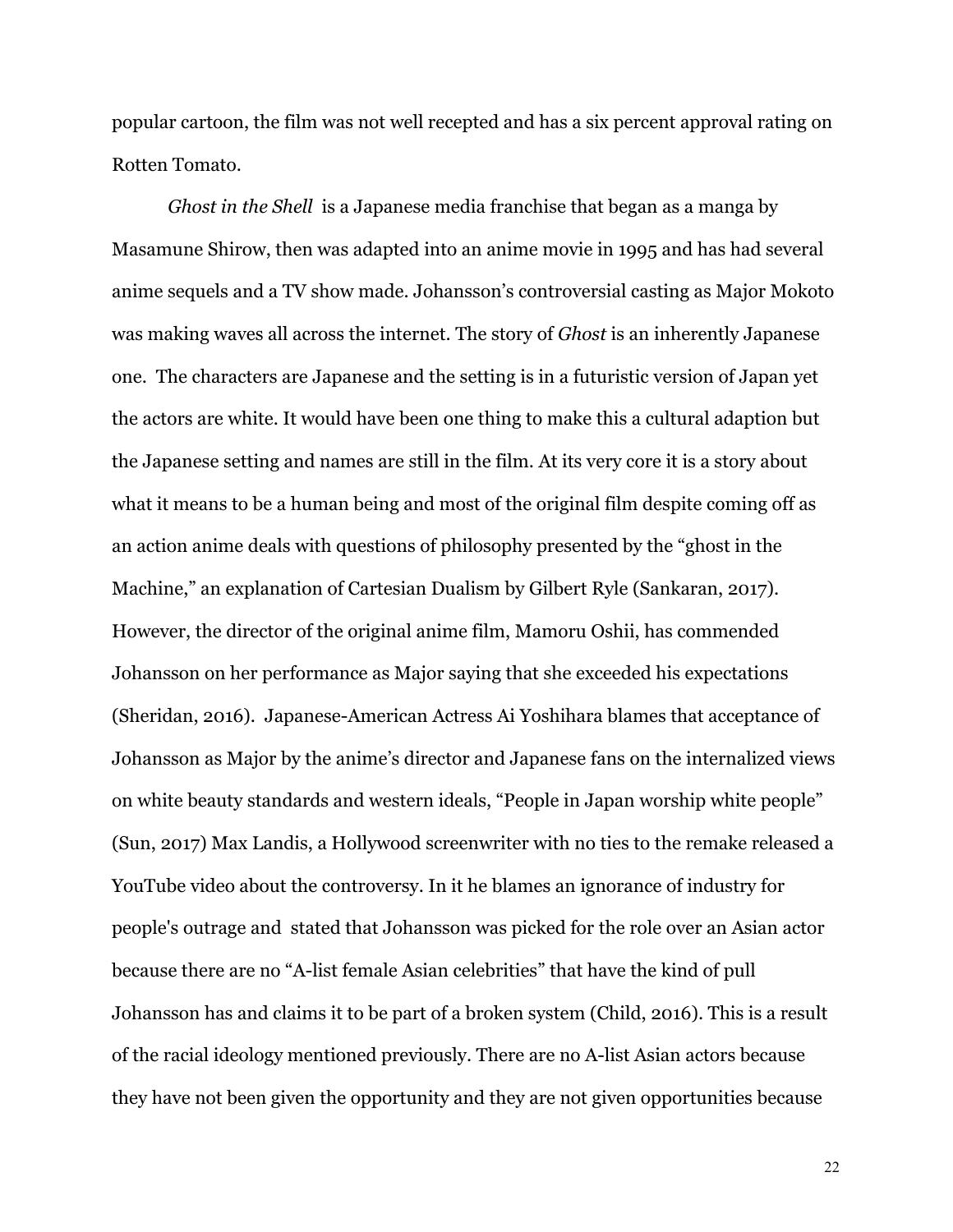they are not A-listers. In an interview with *Marie Claire* Johansson defends her casting by stating that she isn't playing a Japanese character, " I certainly would never presume to play another race of a person. Diversity is important in Hollywood, and I would never want to feel like I was playing a character that was offensive," (Johansson qtd. in Hauser, 2017). These mindsets paired with the fact that her character is a cyborg and therefore identity-less (Kenneally, 2017) are the excuses Johansson gave in order to quell some sort of justification for her casting. Which is understandable, people like to think that they get rewards based on merit of talent, not because they are white, but by ignoring one's privilege, others are silenced. This was before the release of the film, after the film was released the MANAA called Johansson a liar due to the films attempt to confront the whitewashing critique. Near the end of the film, it is revealed that Major was actually a Japanese woman named Motoko Kusanagi (the Major's original name in the manga) and activist that was protesting against the Hanaka company that Major now works for. She was kidnapped and her brain was put in the shell that is her cyborg body, then her memories of her former life were erased. Major was then given a completely new backstory, that she used to be a woman named Mira Killian by the Hanaka company, then put to work for them. Not only does the film add to the erasure of Asian people by whitewashing but also it does it in the story as well by making the erasure a plot twist that does not occur in the original manga or any of the anime productions. By trying to confront the whitewashing head on, the film has just made it worse. In an interview about the film with three other Japanese-American actresses Keiko Agena is not impressed with the big reveal and it made her focus on the beauty standards set in the united states around whiteness,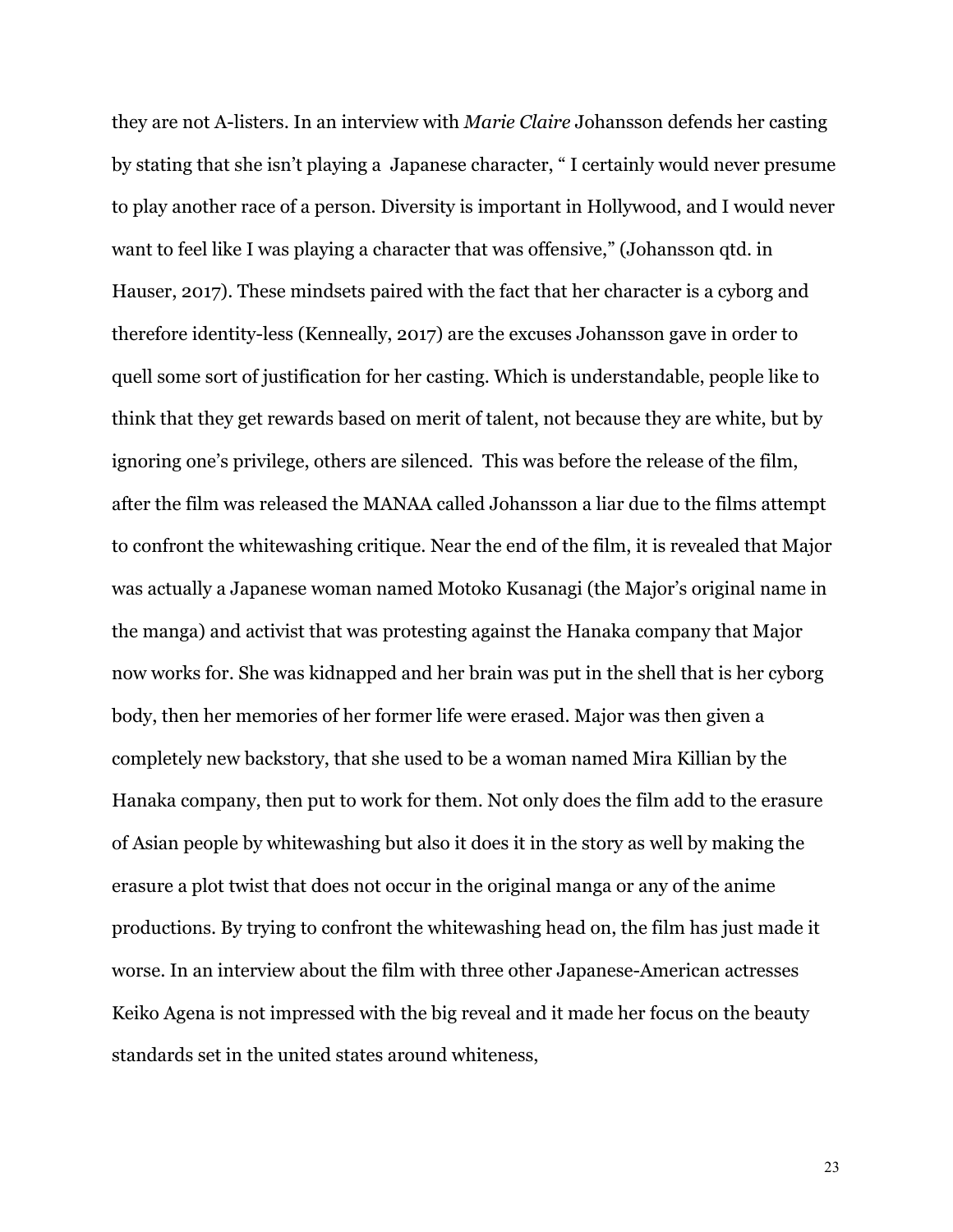That was the other cringe-worthy moment, when they called each other by their Japanese names. We're looking at these beautiful white bodies saying these Japanese names, and it hurt my heart a little bit . . .I felt more messed up watching this movie. It reinforced my own personal messed-up standards of physical beauty. (Sun, 2017)

At the beginning of the film, it's stated that Hanaka only make the best of the best, whether it's human or robotics, Atsuko Okatsuka stated her concern for that statement because the best of human and robotics in this fictional world reads as whiteness (Sun, 2017). There is an interesting pattern present in films and other entertainment when a theoretical future is presented.

In film, whenever creations of a possible future are constructed, Asian aesthetics or culture is always present, but there is a noticeable absence of Asian people. Why is it when a new version of the future is presented that the future is always white? Or is the future presented as white because people of color are not presented with the opportunity to be cast in lead roles under the guise of less financial gain? The *Harold and Kumar* films more than doubled their budget inside and out of box office sales (Chow, 2016). With that in mind, this excuse is no longer valid as *Ghost in the Shell* is considered a box office flop after only garnering \$19 million opening weekend in comparison to the film's \$110 million dollar budget (Herreria, 2017). This paired with the 45% approval rating on Rotten Tomatoes has Paramount claiming that the whitewashing controversy that has followed the film since it's conception is to blame for the films poor reception (Herreria, 2017). Now that the money excuse has been disproven, Hollywood will now had to look within itself and just admit its preface for a racial hierarchy with white people at the pinnacle. After *Ghost in the Shell* became a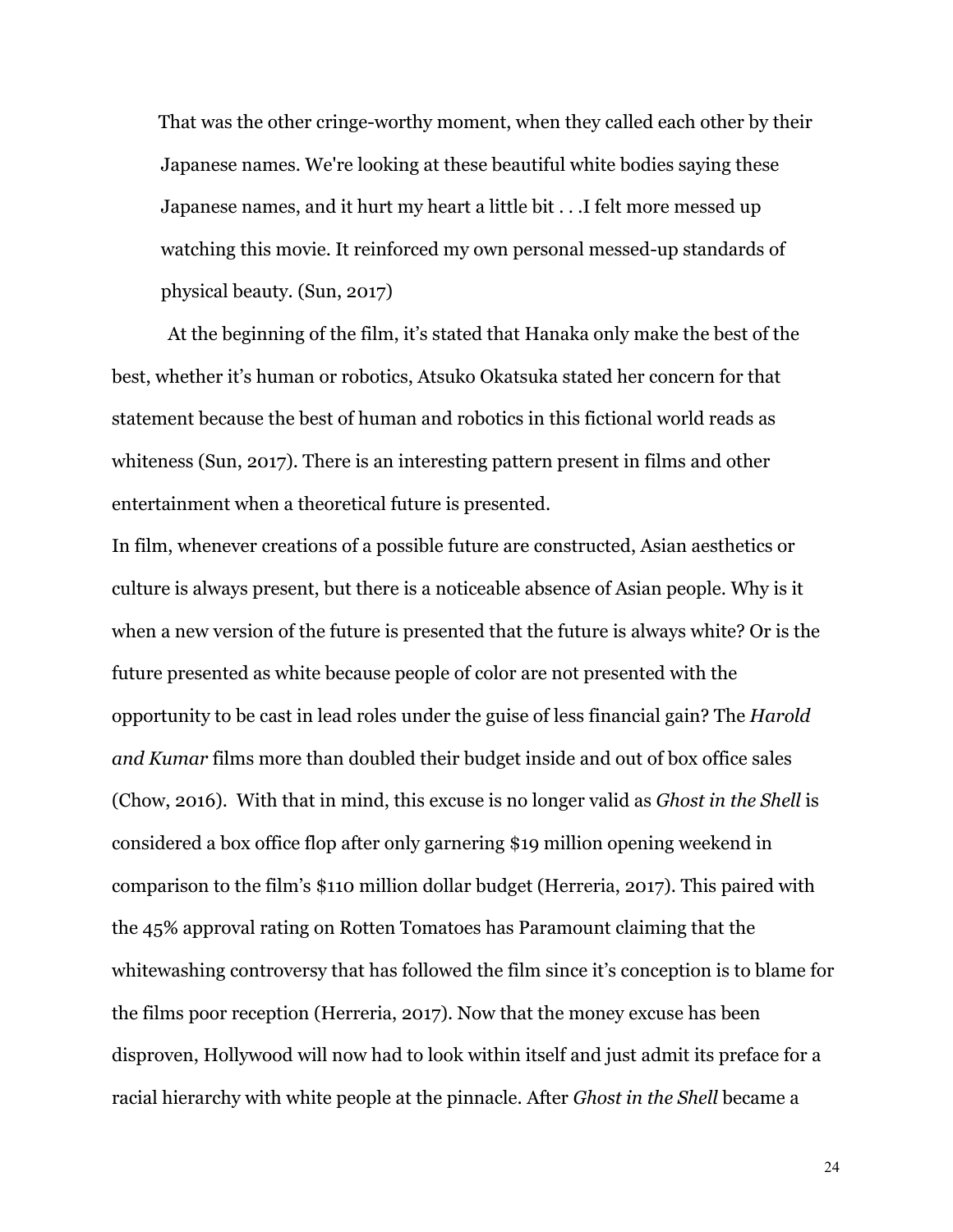flop, there is nothing left for executives to hide behind and exposes the racist casting practices. Insuring proper representation is important not only for Asian Americans, but for all people of color.

Bibliography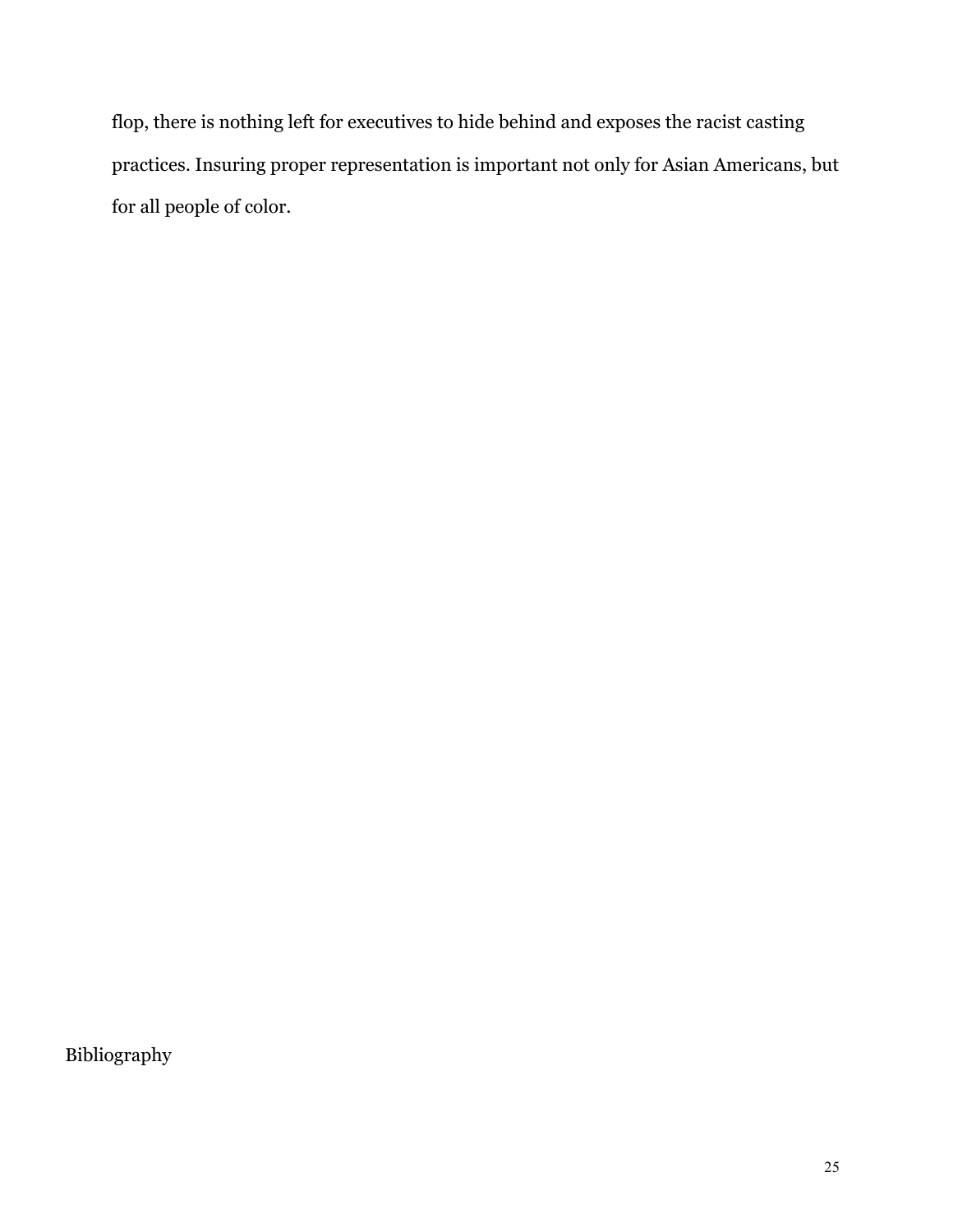- Blair, Gavin J. "'Ghost in the Shell' Trailer Unveiled at Tokyo Launch Party." *The Hollywood Reporter*. The Hollywood Reporter, 13 Nov. 2016. Web. 28 Apr. 2017. <http://www.hollywoodreporter.com/heat-vision/ghost-shell-watch-first-trailer-946859>.
- Brooks, David. "The Messiah Complex." *The New York Times*. The New York Times, 07 Jan. 2010. Web. 24 Apr. 2017. <http://www.nytimes.com/2010/01/08 /opinion/08brooks.html>.
- Brown, Tracy. "'Ghost in the Shell': Scarlett Johansson Casting Called 'whitewashing'." *Los Angeles Times*. Los Angeles Times, 11 Jan. 2015. Web. 28 Apr. 2017. <http://herocomplex.latimes.com/movies/ghost-in-the-shell-scarlett-johanssoncasting-a-blow-to-diversity/>.
- Chavez, Danette. "Scarlett Johansson Responds to Ghost In The Shell Whitewashing Controversy." *The A.V. Club*. Onion Inc., 09 Feb. 2017. Web. 28 Apr. 2017. <http://www.avclub.com/article/scarlett-johansson-responds-ghost-shell-whitewashi-250016>.
- Child, Ben. "DreamWorks Accused of 'whitewashing' Ghost in the Shell by Casting Scarlett Johansson." *The Guardian*. Guardian News and Media, 16 Jan. 2015. Web. 28 Apr. 2017. <https://www.theguardian.com/film/2015/jan/16/dreamworks-scarlettjohansson-ghost-in-the-shell-whitewashing>.
- Child, Ben. "Max Landis: There Are 'no A-list Female Asian Celebrities' Who Could Have Taken Scarlett Johansson's Ghost in a Shell Role." *The Guardian*. Guardian News and Media, 18 Apr. 2016. Web. 28 Apr. 2017.

<https://www.theguardian.com/film/2016/apr/18/max-landis-denies-defence-ofscarlett-johansson-ghost-in-the-shell>.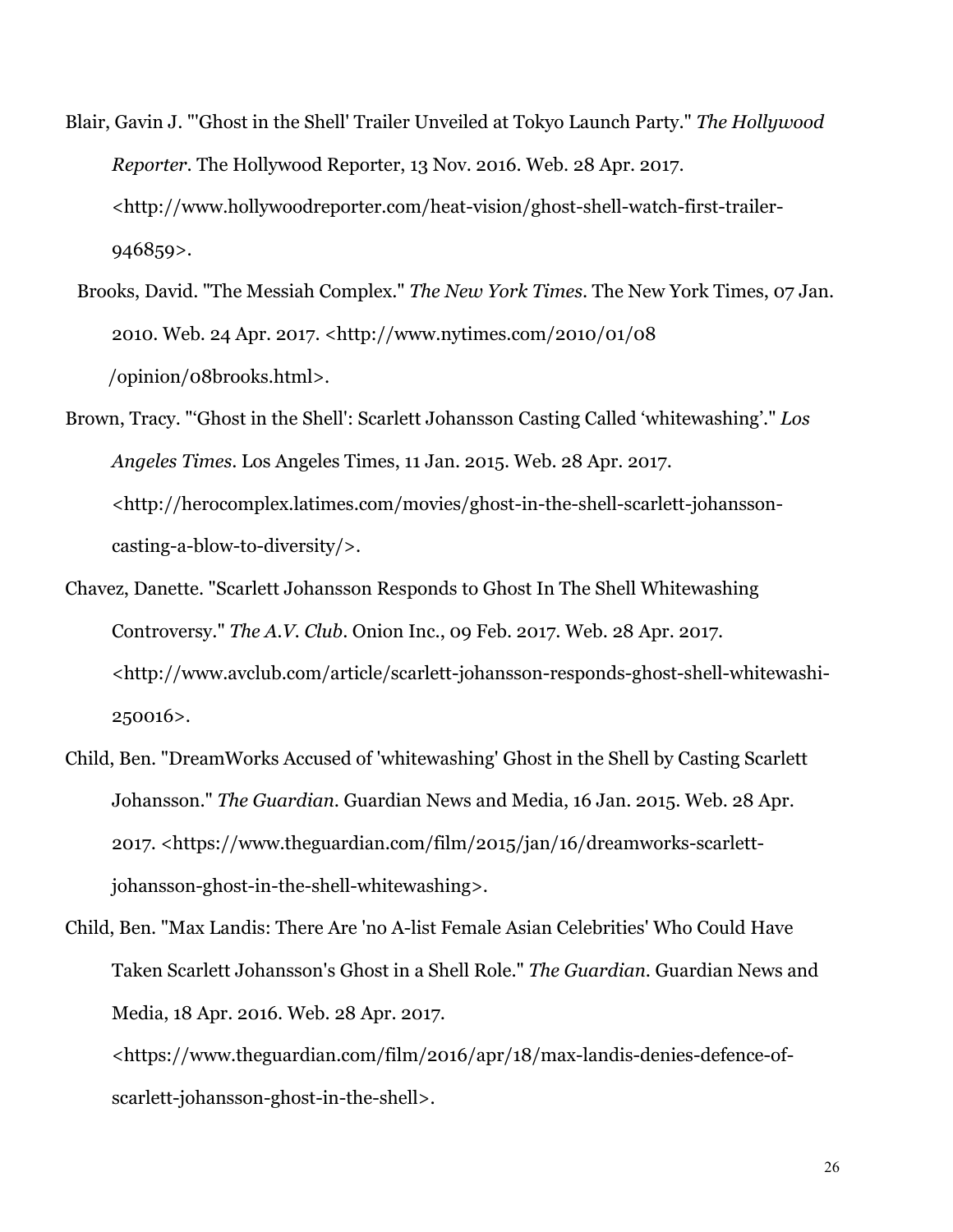Chin, Daryl. "Multiculturalism and Its Masks: The Art of Identity Politics." *Performing Arts Journal* 14.1 (1992): 1-15. *JSTOR*. Web. 4 Dec. 2016. <http://www.jstor.org/stable/10.2307/3247827?ref=search-

gateway:1a3a3e60dd4483873f8f0340b983e10f>.

- Chow, Keith. "Opinion | Why Won't Hollywood Cast Asian Actors?" *The New York Times*. The New York Times, 22 Apr. 2016. Web. 28 Apr. 2017. <https://www.nytimes.com/2016/04/23/opinion/why-wont-hollywood-cast-asianactors.html?\_r=1>.
- Crowe, Cameron. "A Comment on Allison Ng." *A Comment on Allison Ng | The Uncool - The Official Site for Everything Cameron Crowe*. The Uncool/ Vinyl FIlms, 2 June 2015. Web. 24 Apr. 2017. <http://www.theuncool.com/2015 /06/02/a-comment-on-allison-ng/>.
- Cushman, Ellen. "Face, Skins, and the Identity Politics of Rereading Race." *Rhetoric Review* 24.4 (2005): 389-95. *JSTOR*. Web. 4 Dec. 2016. <http://www.jstor.org/stable/10.2307/20176680?ref=searchgateway:5b438190272619fd2a68661dae006663>.
- Der, Kevin. "MIT Alumnus and 'Busting Vegas' Author Describe Experience of Beating the House." *The Tech - Online Edition*. MIT, 30 Sept. 2005. Web. 28 Apr. 2017. <http://tech.mit.edu/V125/N43/43vegas.html>.
- Dyer, Richard. "A Passage to India." *The Matter of Images: Essays on Representation*. N.p.: Psychology, 2002. 122-48. *Google Books*. Psychology Press. Web. 26 Apr. 2017. <https://books.google.com/books?id=BE9Yx8\_TaJkC&pg=PA127&lpg=PA127&dq='thi s+property+of+whiteness,+to+be+everything+and+nothing,+is+the+source+of+its+re presentational+power&source=bl&ots=fONv1ddHkt&sig=bh91kN14fSbn9\_PDXbcrHrtJ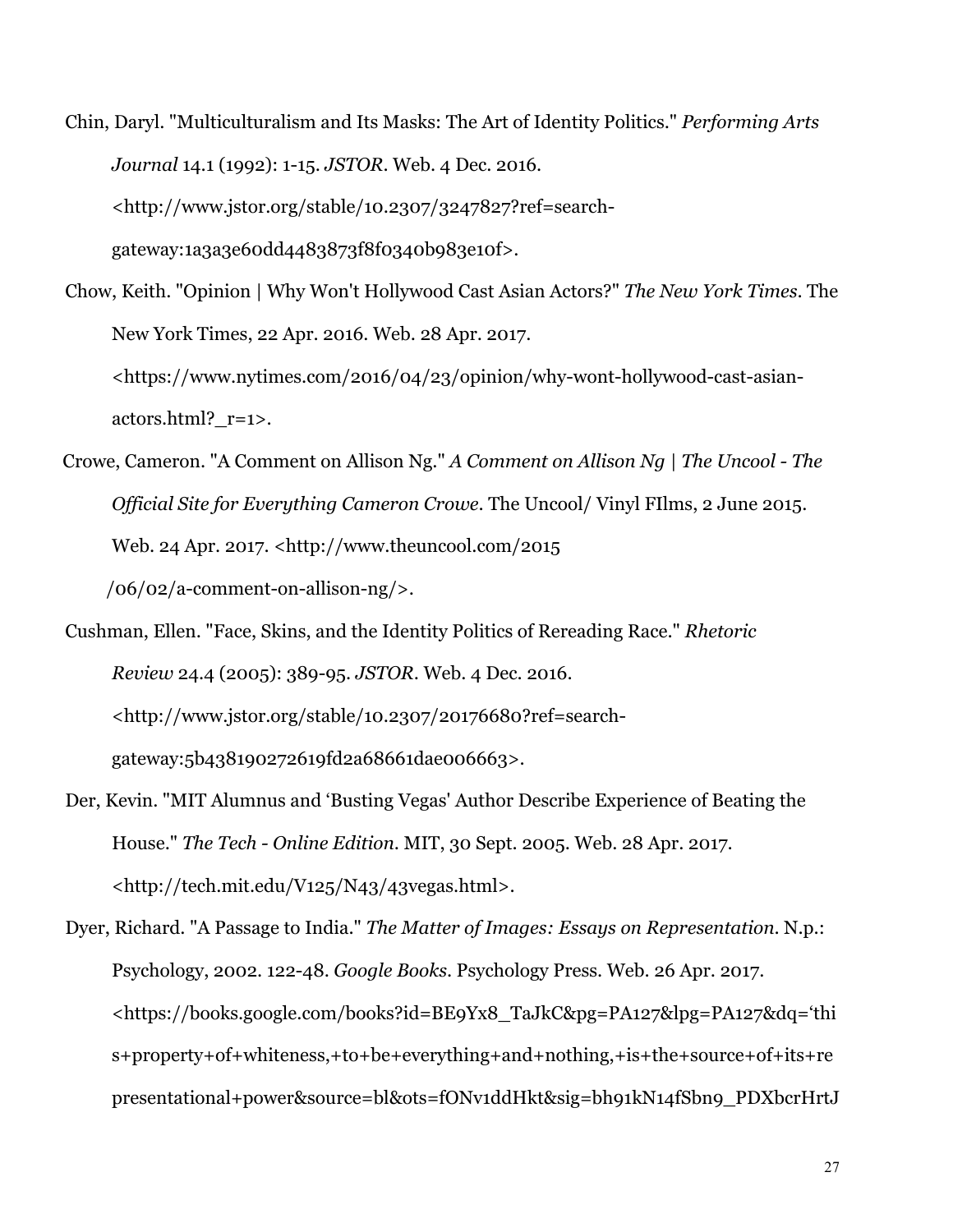qi0&hl=en&sa=X&ved=0ahUKEwiW4srirLvTAhWS0YMKHZHQC24Q6AEIJTAA#v=o nepage&q&f=false>.

Evans, Alan. "Doctor Strange 'Whitewashing' Row Resurfaces with New Criticism of Swinton Casting; Group Monitoring Asian Representation in Film Says Marvel Blockbuster Is 'Tarnished' by Casting of Swinton in Role Depicted as Male Tibetan Monk in Comics." *The Guardian (London, England)*, 2016. EBSCO*host*, <colum.idm.oclc.org/login?url=http://search.ebscohost.com/login.aspx?direct=true&d b=edsgbe&AN=edsgcl.468797473&site=eds-live.>

- Feng, Peter. "Being Chinese American, Becoming Asian American: "Chan Is Missing"." *Cinema Journal* 35.4 (1996): 88-118. *JSTOR*. Web. 20 Nov. 2016. <http://www.jstor.org/stable/10.2307/1225719?ref=searchgateway:91815fe5f333b40f42136a64716e2eeb>.
- Feng, Peter X. *Identities in Motion: Asian American Film and Video*. Durham: Duke UP, 2002. Print.
- Foucault, Michel. "The history of sexuality: An introduction, volume I." *Trans. Robert Hurley. New York: Vintage* (1990).
- Fuster, Jeremy. "'Ghost In The Shell' Fans Not Happy About 'Whitewashed' American Remake." *TheWrap*. TheWrap, 14 Apr. 2016. Web. 28 Apr. 2017. <http://www.thewrap.com/ghost-in-the-shell-fans-not-happy-about-whitewashedamerican-remake/>.

Gajewski, Ryan. "Cameron Crowe's 'Aloha' Criticized for Depicting "Whitewashed" Hawaii." *The Hollywood Reporter*. The Hollywood Reporter, 23 May 2015. Web. 28 Apr. 2017. <http://www.hollywoodreporter.com/news/cameron-crowes-alohacriticized-depicting-797794>.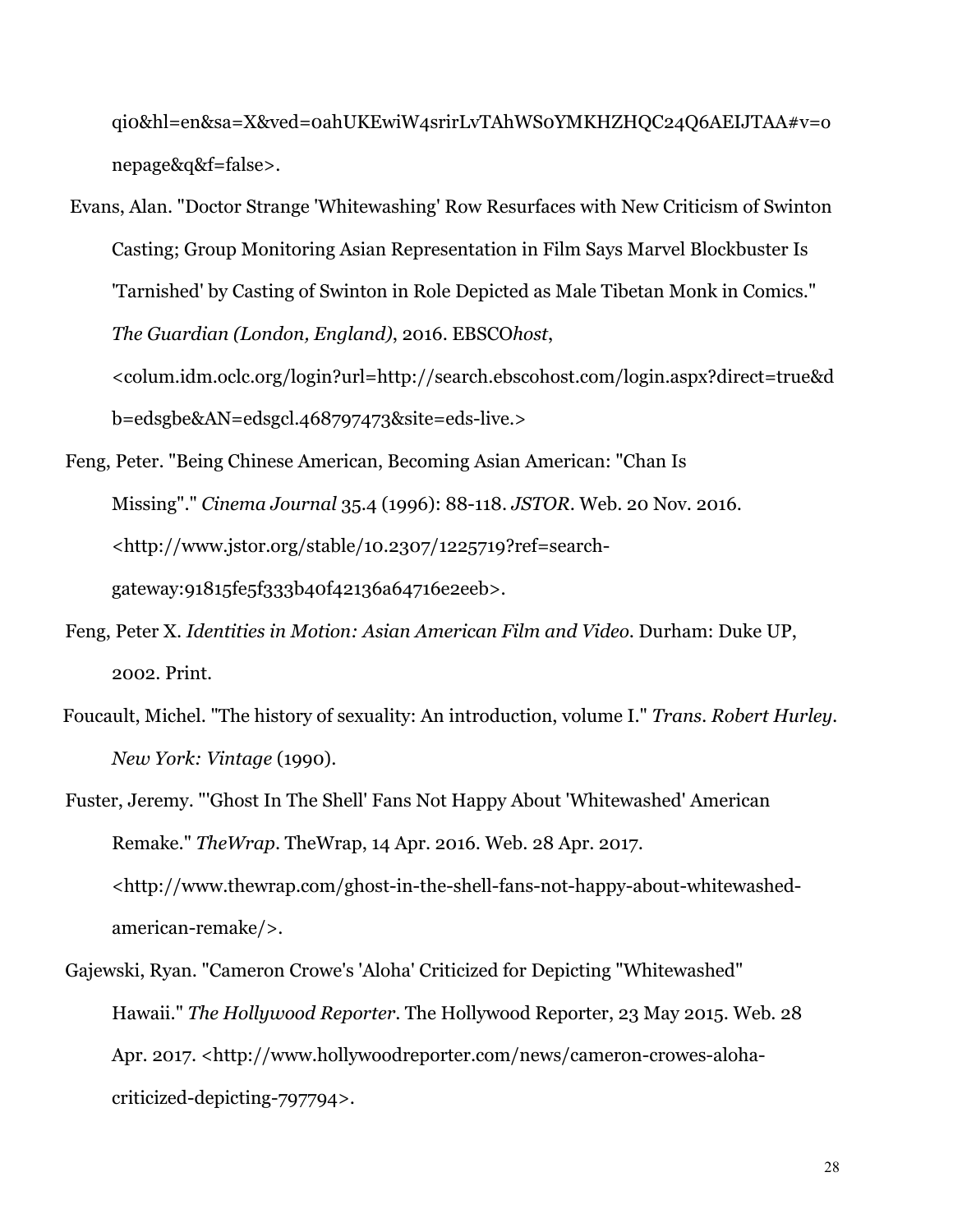- Gettell, Oliver. "Sony Defends 'Aloha,' Says It Respects 'spirit and Culture' of Hawaii." *Los Angeles Times*. Los Angeles Times, 26 May 2015. Web. 28 Apr. 2017. <http://www.latimes.com/entertainment/movies/moviesnow/la-et-mn-cameroncrowe-aloha-criticized-hawaiian-asian-american-groups-20150526-story.html>.
- Hall, Stuart. "Representation and the Media Transcript." Ed. Sut Jhally. (n.d.): n. pag. 1997. Web. 26 Jan. 2017. <http://www.mediaed.org/transcripts/Stuart-Hall-Representationand-the-Media-Transcript.pdf>.
- Hamamoto, Darrell Y., and Sandra Liu. *Countervisions: Asian American Film Criticism*. Philadelphia: Temple UP, 2000. Print.
- Hauser, Brooke. "Nothing's Stopping Scarlett: A Sneak Peek at Our March Cover." *Marie Claire*. Hearst Communications, Inc., 06 Feb. 2017. Web. 28 Apr. 2017. <http://www.marieclaire.com/celebrity/a25191/scarlett-johansson-march-2017 cover/>.
- Herreria, Carla. "Paramount Says 'Ghost In The Shell' Flopped Because Of Whitewashing Controversy." *The Huffington Post*. TheHuffingtonPost.com, 05 Apr. 2017. Web. 28 Apr. 2017. <http://www.huffingtonpost.com/entry/paramount-admits-ghost-in-theshell-did-poorly-because-casting\_us\_58e486cbe4bod0b7e1660b61>.
- Hughey, Matthew W. "The White Savior Film." *Matthew W. Hughey: The White Savior Film*. Temple University Press, 14 Apr. 2014. Web. 24 Apr. 2017.<https://www.temple.edu/tempress/chapters\_1800/2263\_ch1.pdf>
- Hunt, Darnell and Ramon, Ana-Christina. "2015 Hollywood Diversity Report: Flipping the Script." Ralph J. Bunche Center for African American Studies at UCLA, Feb. 2015. < http://www.bunchecenter.ucla.edu/wp-content/uploads/2015/02/2015-Hollywood-Diversity-Report-2-25-15.pdf>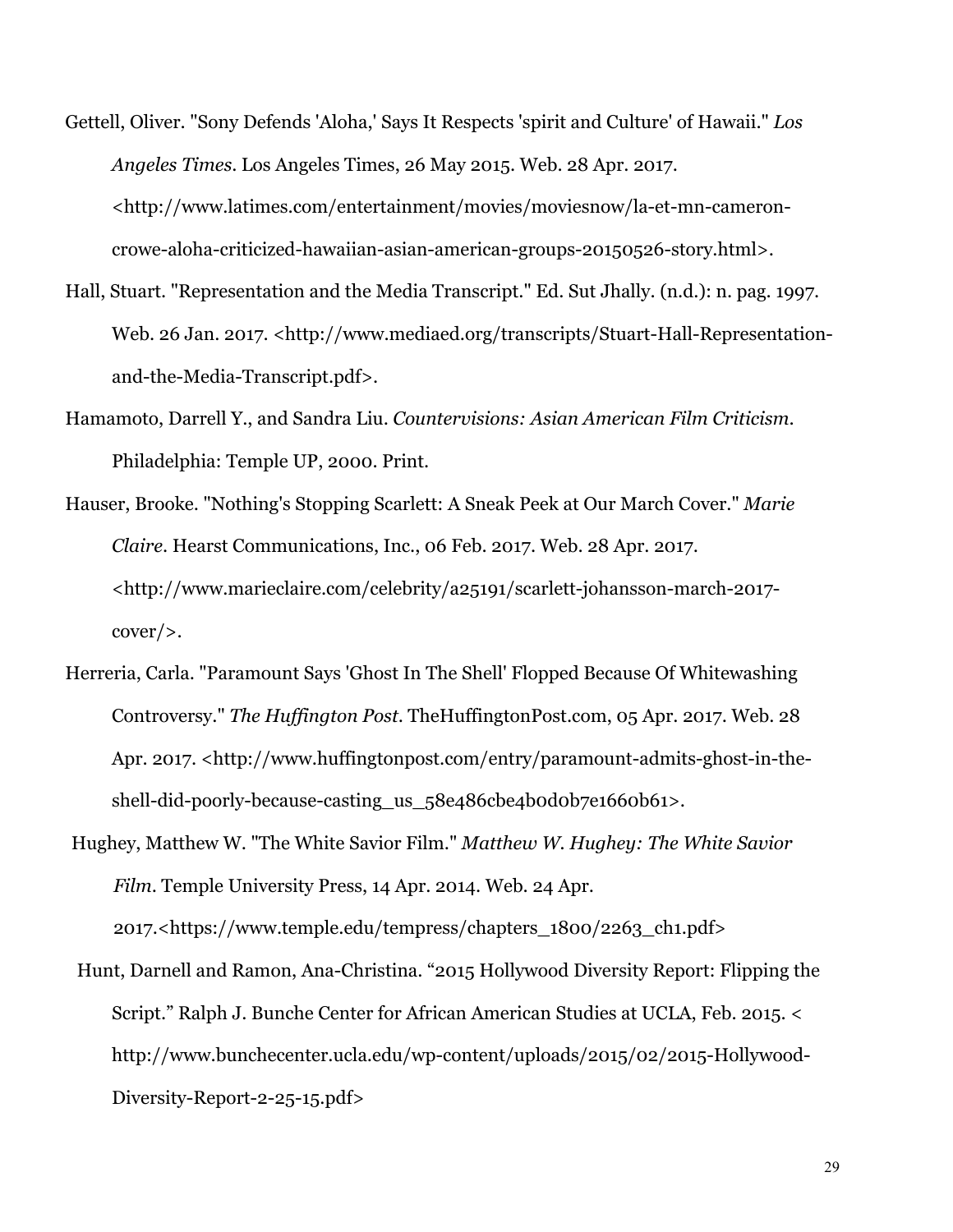Jay, Gregory S. "Knowledge, Power, and the Struggle for Representation." *College English* 56.1 (1994): 9-29. *JSTOR*. Web. 20 Nov. 2016. <http://www.jstor.org/stable/10.2307/378214?ref=searchgateway:c671cb3db32e6b2eb084954c08d5831e>.

Kellher, Jennifer Sinco. "Some Native Hawaiians Disapprove of 'Aloha' Movie Title." *Big Story at AP*. Associated Press, 25 Apr. 2015. Web. 26 Apr. 2017. <http://bigstory.ap.org/article/2a4845eea26b4d31b0d2b03ebe3d848f/some-nativehawaiians-disapprove-aloha-movie-title>.

Kenneally, Tim. "Scarlett Johansson Is 'Lying' About 'Ghost in the Shell' Whitewashing, Group Says." *TheWrap*. TheWrap, 31 Mar. 2017. Web. 28 Apr. 2017. <http://www.thewrap.com/scarlett-johansson-is-lying-about-ghost-in-the-shellwhitewashing-asian-group-says/>.

Kroll, Justin. "Scarlett Johansson Signs On to Star in DreamWorks' 'Ghost in the Shell' (EXCLUSIVE)." *Variety*. Variety Media, LLC, 05 Jan. 2015. Web. 28 Apr. 2017. <http://variety.com/2015/film/news/scarlett-johansson-signs-on-to-star-indreamworks-ghost-in-the-shell-exclusive-1201320788/>.

- Lee, Mike. "The Cloud Atlas Conversation: Yellowface, Prejudice, and Artistic License." *Racebending.com*. Racebending.com, 03 Feb. 2013. Web. 28 Apr. 2017. <http://www.racebending.com/v4/blog/cloud-atlas-conversation-yellowface-prejudiceartistic-license/>.
- Lim, Shirley Jennifer. ""I Protest": Anna May Wong and the Performance of Modernity." *A Feeling of Belonging: Asian American Women's Public Culture, 1930-1960*. New York: New York UP, 2006. 47-86. *Project Muse*. NYU Press. Web. 10 Apr. 2017. <https://muse.jhu.edu/chapter/83758>.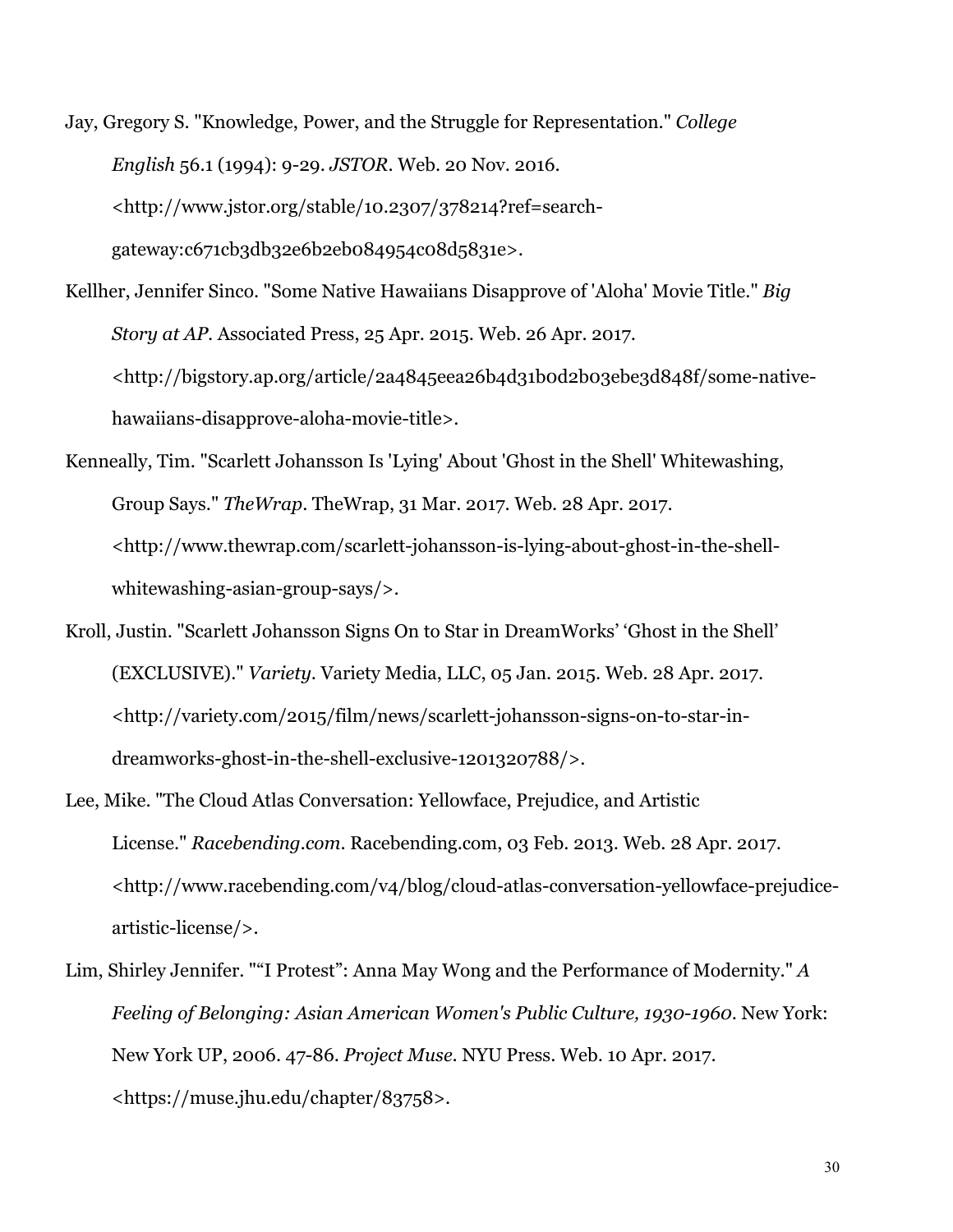Lin, Alvin. "'21' Discriminatory Casting Unjustified - The Tech." *The Tech - Online Edition*. MIT, 01 Apr. 2008. Web. 28 Apr. 2017.

<http://tech.mit.edu/V128/N15/21casting.html>.

- Lopez, Lori Kido. "Fan Activists and the Politics of Race in the Last Airbender." *International Journal of Cultural Studies*, vol. 15, no. 5, 08 Dec. 2012, pp. 431-445. EBSCO*host*, doi:10.1177/1367877911422862.
	- Prasso, Sheridan. "The Asian Mystique." *Google Books*. PublicAffairs, 29 Apr. 2005. Web. 24 Apr.2017.<https://books.google.com/books?id=0elZBgAA QBAJ&printsec=frontcover&source=gbs\_atb#v=onepage&q&f=false>
- Lye, John. "Ideology: A Brief Guide." *Http://www.jeeves.brocku.ca*. N.p., 22 Apr. 2008. Web. 26 Apr. 2017. <http://www.jeeves.brocku.ca/english/jlye/ideology.php>.
- Manaa. "MANAA Asserts Offensive Use of Yellowface Make-Up and Exclusion of Asian Actors In The Film "Cloud Atlas"." *MANAA*. MANAA, 3 Apr. 2013. Web. 28 Apr. 2017. <http://manaa.org/?p=203>.
- Manaa. "MANAA Condemns Sony Pictures And Cameron Crowe For Continuing To Erase Asian/Pacific Islanders In "Aloha" Film." *MANAA*. MANAA, 28 May 2015. Web. 28 Apr. 2017. <http://manaa.org/?p=1544>.
- McNary, Dave. "Sony Defends 'Aloha' After White-Washing Criticism." *Variety*. Variety Media, LLC, 27 May 2015. Web. 28 Apr. 2017. <http://variety.com/2015/film/news/sony-defends-aloha-after-white-washingcriticism-1201506569/>.
- Mehan, Hugh. "Beneath the skin and between the ears: A case study in the politics of representation." *Schooling the symbolic animal: Social and cultural dimensions of education* (2000): 259-279.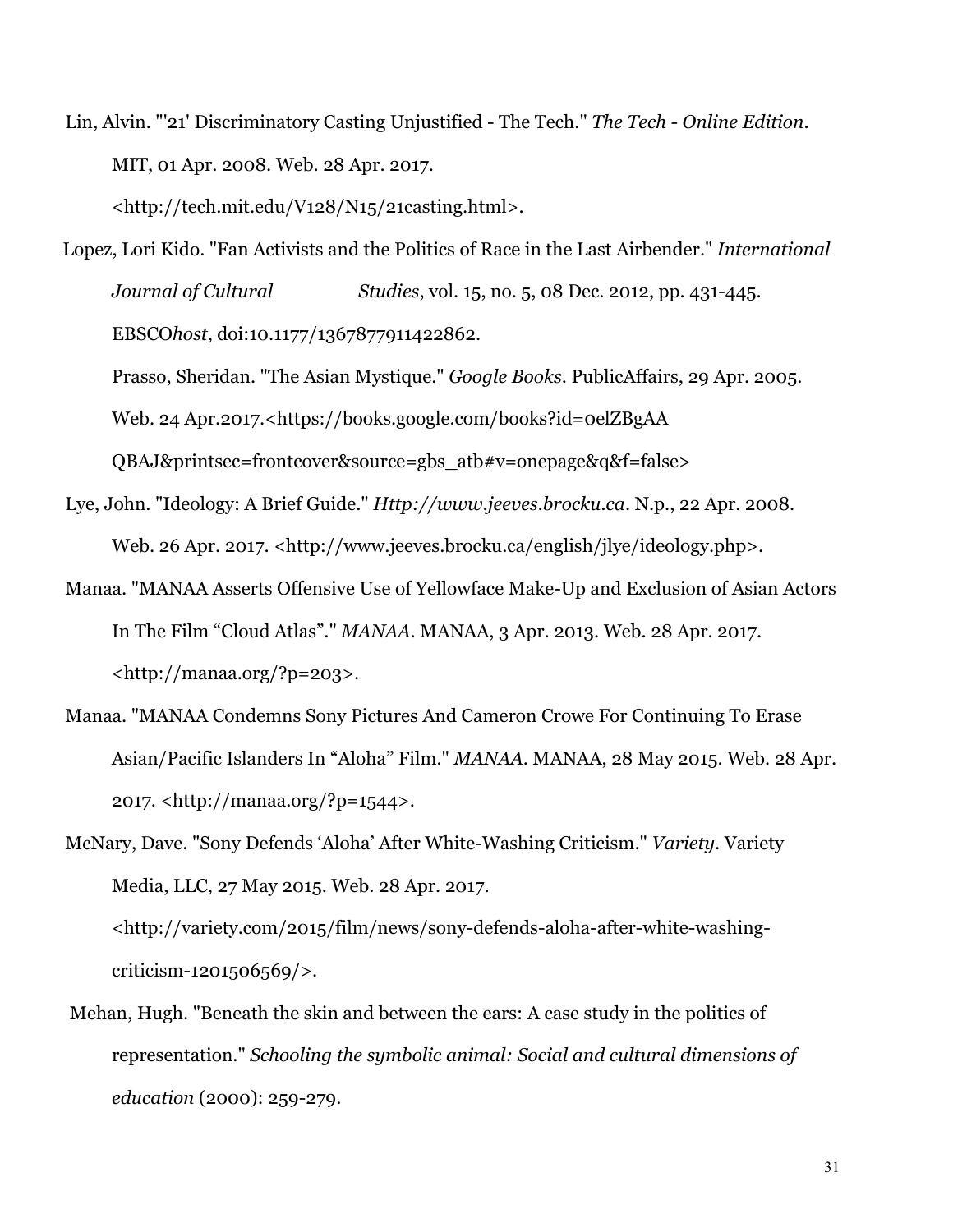Mondello, Bob. "Remembering Hollywood's Hays Code, 40 Years On." *NPR*. NPR, 08 Aug. 2008. Web. 28 Apr. 2017.

<http://www.npr.org/templates/story/story.php?storyId=93301189>.

- Opie, David. "In Spite Of Whitewashing, Scarlett Johansson's Casting For 'Ghost In The Shell' Makes Sense & Here's Why." *Movie Pilot*. Https://moviepilot.com, 31 Mar. 2017. Web. 9 Apr. 2017.
- Osborn, Alex. "Original Ghost in the Shell Director Mamoru Oshii Has No Problem with Live-Action Remake." *IGN*. IGN, 21 Mar. 2017. Web. 28 Apr. 2017. <http://www.ign.com/articles/2017/03/21/original-ghost-in-the-shell-directormamoru-oshii-has-no-problem-with-live-action-remake>.
- PBRStrtGng. "Stuart Hall-Representation & The Media 1of4." *YouTube*. YouTube, 23 June 2011. Web. 20 Nov. 2016. <https://www.youtube.com/watch?v=6sbYyw1mPdQ>.
- Prasso, Sheridan. "The Asian Mystique." *Google Books*. PublicAffairs, n.d. Web. 15 Apr. 2017. <https://books.google.com/books?id=0elZBgAAQBAJ&pg=PA83&lpg=PA83&dq=%22 You%E2%80%99re%2Basking%2Bme%2B%E2%80%93%2Bwith%2Bmy%2BChinese% 2Bblood%2B%E2%80%93%2Bto%2Bdo%2Bthe%2Bonly%2Bunsympathetic%2Brole%2 Bin%2Bthe%2Bpicture%2C%2Bfeaturing%2Ban%2Ball-

American%2Bcast%2Bportraying%2BChinese%2Bcharacters%E2%80%9D%2Bprasso& source=bl&ots=Wa0Za3afJ4&sig=lHGFhh9ITmAcCJ7sjsB9wMSn1N8&hl=en&sa=X&v ed=0ahUKEwiDlOWksfLTAhUrjlQKHdYRBP8Q6AEIIzAA#v=onepage&q=%22You're% 20asking%20me%20–%20with%20my%20Chinese%20blood%20–

%20to%20do%20the%20only%20unsympathetic%20role%20in%20the%20picture%2C %20featuring%20an%20all-

American%20cast%20portraying%20Chinese%20characters"%20prasso&f=false>.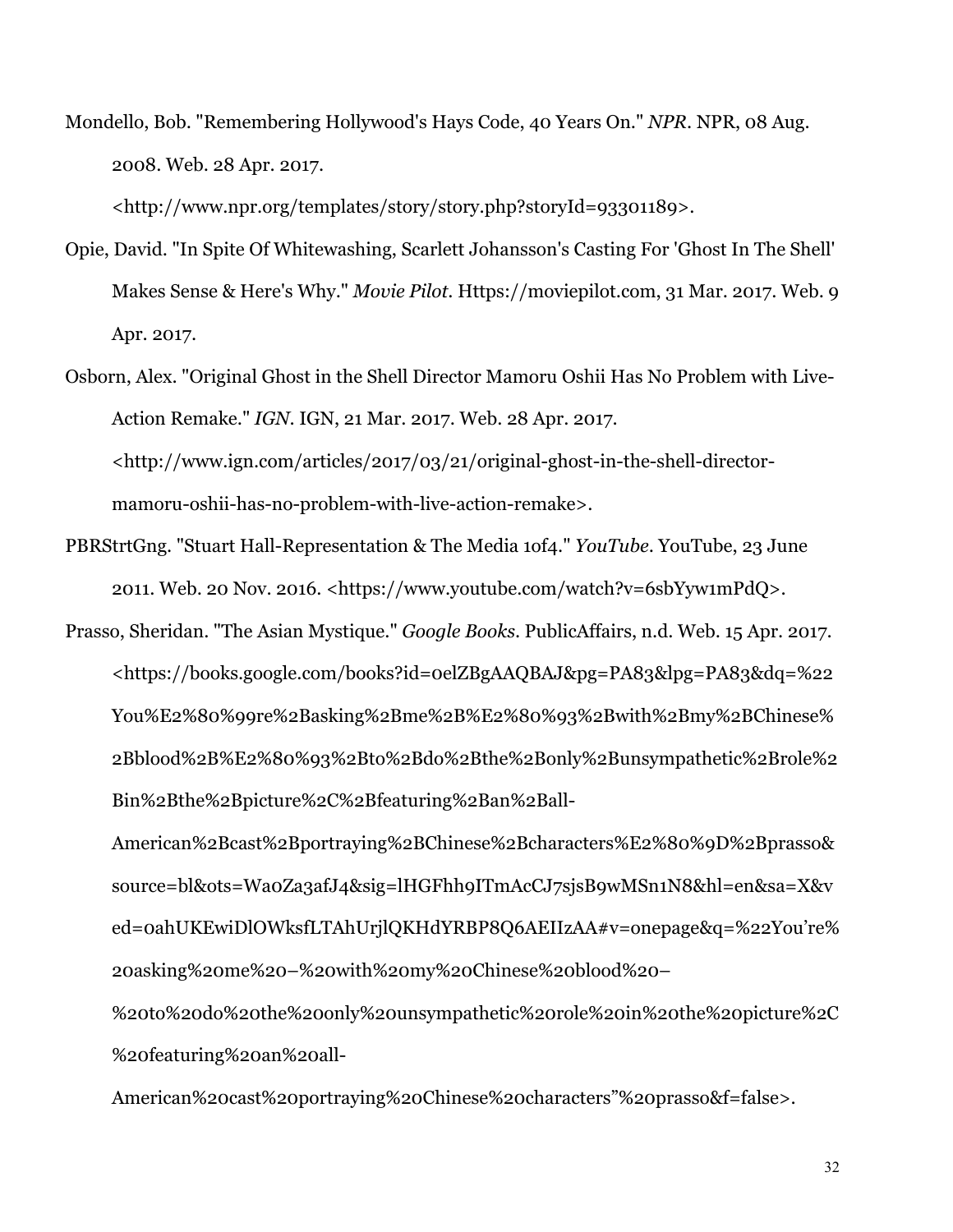Reports, Tribune Wire. "Sony Defends 'Aloha' after White-washing Criticism." *Chicagotribune.com*. Chicago Tribune, 27 May 2015. Web. 28 Apr. 2017. <http://www.chicagotribune.com/entertainment/movies/ct-sony-defends-aloha-afterwhitewashing-criticism-20150527-story.html>.

- Rosen, Christopher. "'Cloud Atlas': Andy & Lana Wachowski and Tom Tykwer On The Problem With Hollywood." *The Huffington Post*. TheHuffingtonPost.com, 22 Oct. 2012. Web. 28 Apr. 2017. <http://www.huffingtonpost.com/2012/10/22/cloud-atlas-andylana-wachowski-tom-tykwer\_n\_1998805.html>.
- Sampson, Mike. "'Ghost in the Shell' Ran Tests to Make White Actors Look Asian." *ScreenCrush*. Townsquare Media, Inc., 18 Apr. 2016. Web. 28 Apr. 2017. <http://screencrush.com/ghost-in-the-shell-whitewashing-scarlett-johnasson-vfx/>.
- Sankaran, Sahaj. "Film: Ghost in the Shell." *The Yale Herald*. The Yale Herald, 16 Apr. 2017. Web. 28 Apr. 2017. <http://yaleherald.com/reviews/film-ghost-in-the-shell/>.
- Shamdasani, Pavan. "A Short History of Cinematic Whitewashing." *A Short History of Cinematic Whitewashing | Asia Times*. Asia Times Holdings Limited, 28 Jan. 2017. Web. 28 Apr. 2017. <http://www.atimes.com/article/short-history-cinematicwhitewashing/>.

Sheridan, Wade. "'Ghost in the Shell' Featurette: Original Director Mamoru Oshii Praises Scarlett Johansson." *UPI*. UPI, 11 Nov. 2016. Web. 28 Apr. 2017. <http://www.upi.com/Entertainment\_News/Movies/2016/11/11/Ghost-in-the-Shellfeaturette-Original-director-Mamoru-Oshii-praises-Scarlett-Johansson/1151478870706/>.

Staff, Variety. "Cameron Crowe on Casting Emma Stone: 'I Offer You a Heart-Felt Apology'." *Variety*. Variety Media, LLC, 03 June 2015. Web. 28 Apr. 2017.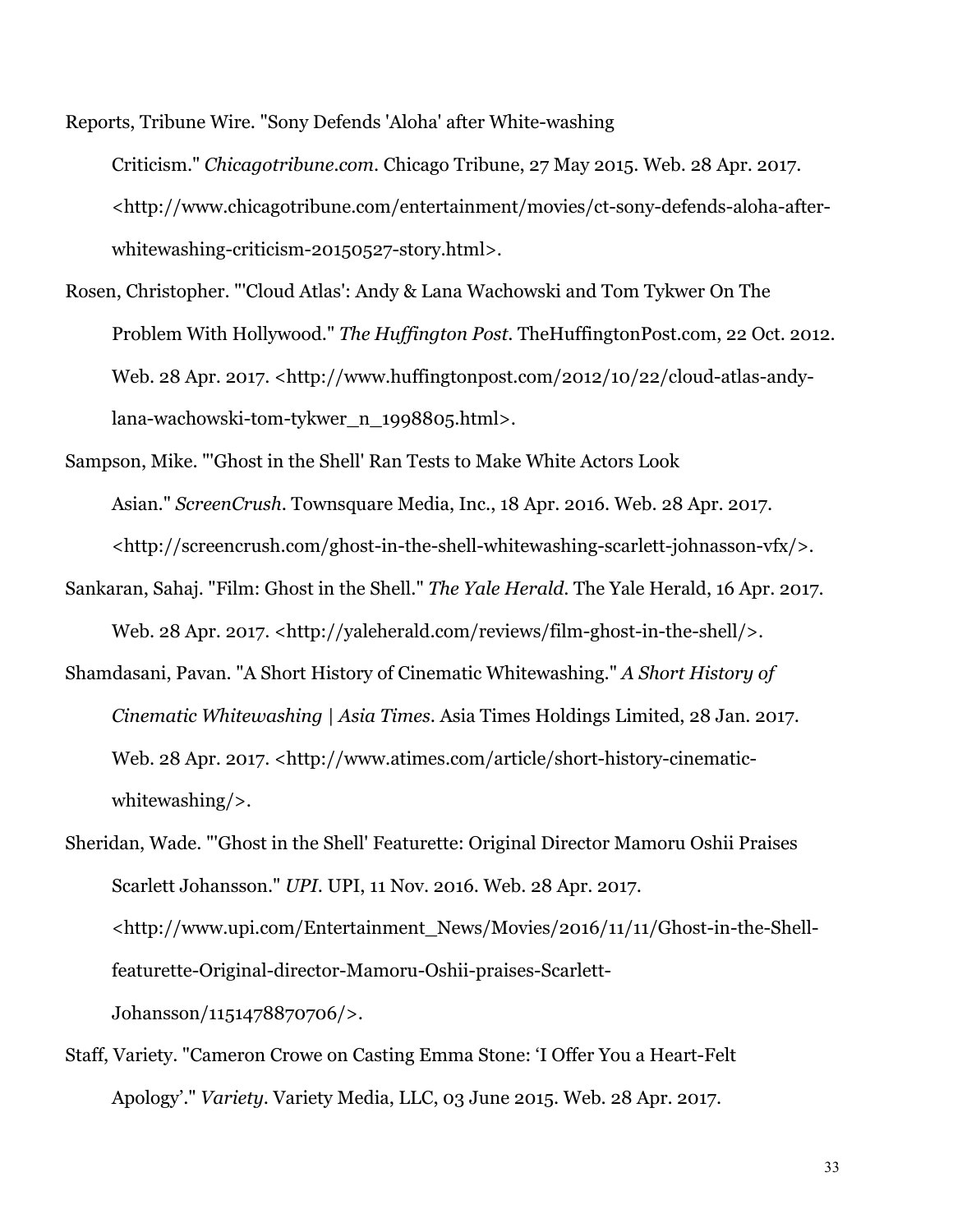<http://variety.com/2015/film/news/cameron-crowe-apology-emma-stone-aloha-1201511085/>.

- Stempniewiez, Jacob. "Journey to the West -- .." *Multilingual*, vol. 26, no. 7, Oct/Nov2015, pp. 37-41. EBSCO*host*, <colum.idm.oclc.org/login?url=http://s earch.ebscohost.com/login.aspx?direct=true&db=bth&AN=110189591&site=eds-live.>
- Sun, Rebecca. "'Ghost in the Shell': 4 Japanese Actresses Dissect the Movie and Its Whitewashing Twist." *The Hollywood Reporter*. The Hollywood Reporter, 04 Apr. 2017. Web. 28 Apr. 2017. <http://www.hollywoodreporter.com/heat-vision/ghost-shell-4japanese-actresses-dissect-movie-whitewashing-twist-990956>.
- Trending, BBC. "Is Scarlett Johansson Casting Hollywood 'whitewashing'?" *BBC News*. BBC, 19 Apr. 2016. Web. 28 Apr. 2017. <http://www.bbc.com/news/blogs-trending-36083113>.
- Unnithan, Maya. "Identity: The Politics of Representation." *Anthropology Today* 5.6 (1989): 20-22. *JSTOR*. Web. 20 Nov. 2016.

<http://www.jstor.org/stable/10.2307/3033084?ref=searchgateway:6f8de0c4b6f37377017a2eacbde50d5e>.

William Petterson. "Success Story, Japanese-American Style; Success Story, Japanese-American Style." *The New York Times*. The New York Times, 09 Jan. 1966. Web. 10 Apr. 2017.

<http://query.nytimes.com/gst/abstract.html?res=9E05E2DC1739E036A0575AC0A96 79C946791D6CF&legacy=true>.

Williams, Mike. "Is Scarlett Johansson's Casting in Ghost In The Shell Whitewashing?" *Metro*. Metro, 30 Mar. 2017. Web. 28 Apr. 2017.